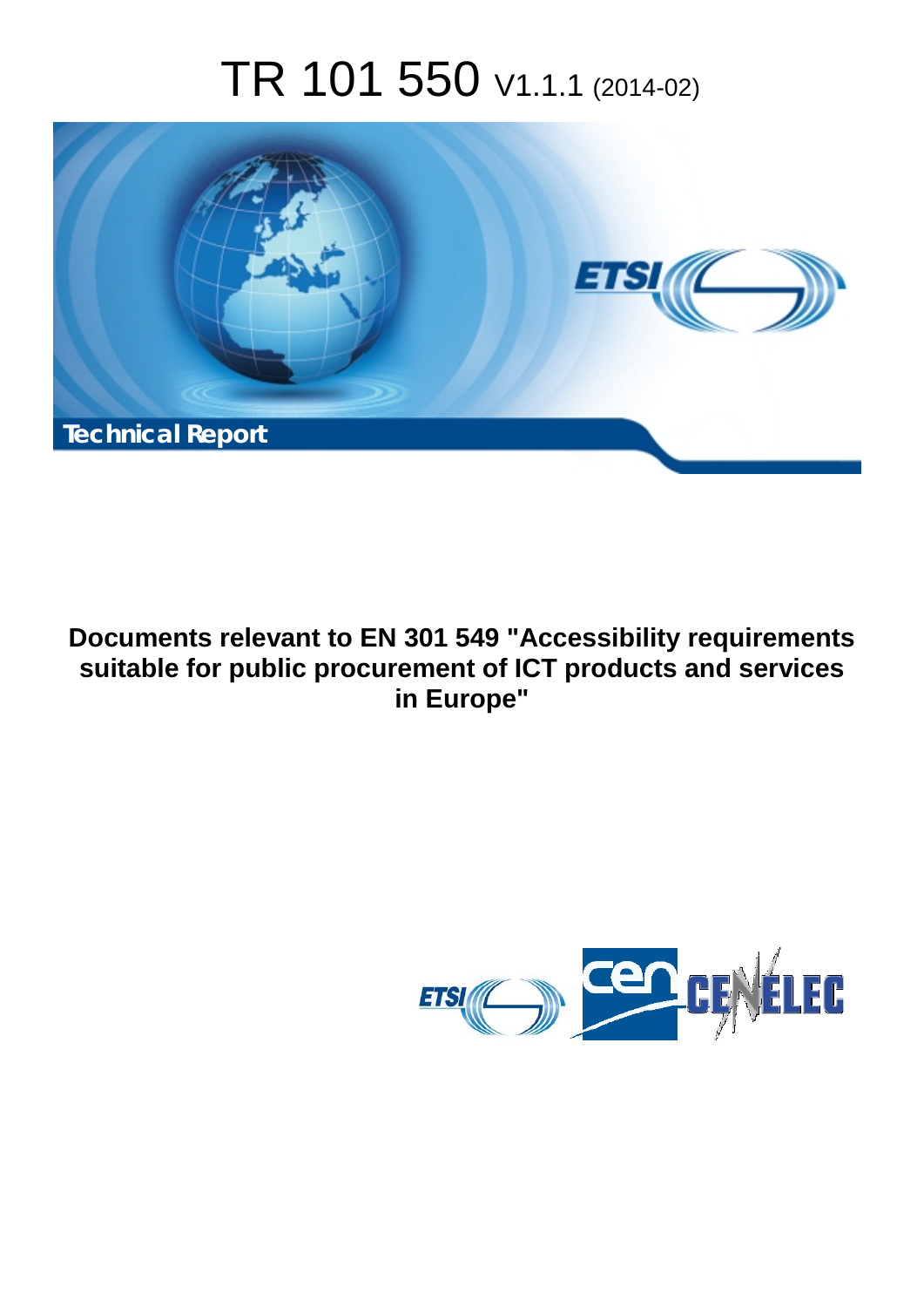Reference DTR/HF-00126

Keywords

accessibility, HF, ICT, procurement

*CEN*

#### *CENELEC*

*ETSI*

Avenue Marnix 17 B-1000 Brussels - BELGIUM

> Tel: + 32 2 550 08 11 Fax: + 32 2 550 08 19

Avenue Marnix 17 B-1000 Brussels - BELGIUM

> Tel.: +32 2 519 68 71 Fax: +32 2 519 69 19

650 Route des Lucioles F-06921 Sophia Antipolis Cedex - FRANCE

> Tel.: +33 4 92 94 42 00 Fax: +33 4 93 65 47 16

Siret N° 348 623 562 00017 - NAF 742 C Association à but non lucratif enregistrée à la Sous-Préfecture de Grasse (06) N° 7803/88

#### *Important notice*

Individual copies of the present document can be downloaded from: [http://www.etsi.org](http://www.etsi.org/)

The present document may be made available in more than one electronic version or in print. In any case of existing or perceived difference in contents between such versions, the reference version is the Portable Document Format (PDF). In case of dispute, the reference shall be the printing on ETSI printers of the PDF version kept on a specific network drive within ETSI Secretariat.

Users of the present document should be aware that the document may be subject to revision or change of status. Information on the current status of this and other ETSI documents is available at <http://portal.etsi.org/tb/status/status.asp>

If you find errors in the present document, please send your comment to one of the following services: [http://portal.etsi.org/chaircor/ETSI\\_support.asp](http://portal.etsi.org/chaircor/ETSI_support.asp)

#### *Copyright Notification*

No part may be reproduced except as authorized by written permission. The copyright and the foregoing restriction extend to reproduction in all media.

> © European Telecommunications Standards Institute 2014. © Comité Européen de Normalisation 2014. © Comité Européen de Normalisation Electrotechnique 2014. All rights reserved.

DECT<sup>™</sup>, PLUGTESTS<sup>™</sup>, UMTS<sup>™</sup> and the ETSI logo are Trade Marks of ETSI registered for the benefit of its Members. **3GPP**TM and **LTE**™ are Trade Marks of ETSI registered for the benefit of its Members and of the 3GPP Organizational Partners.

**GSM**® and the GSM logo are Trade Marks registered and owned by the GSM Association.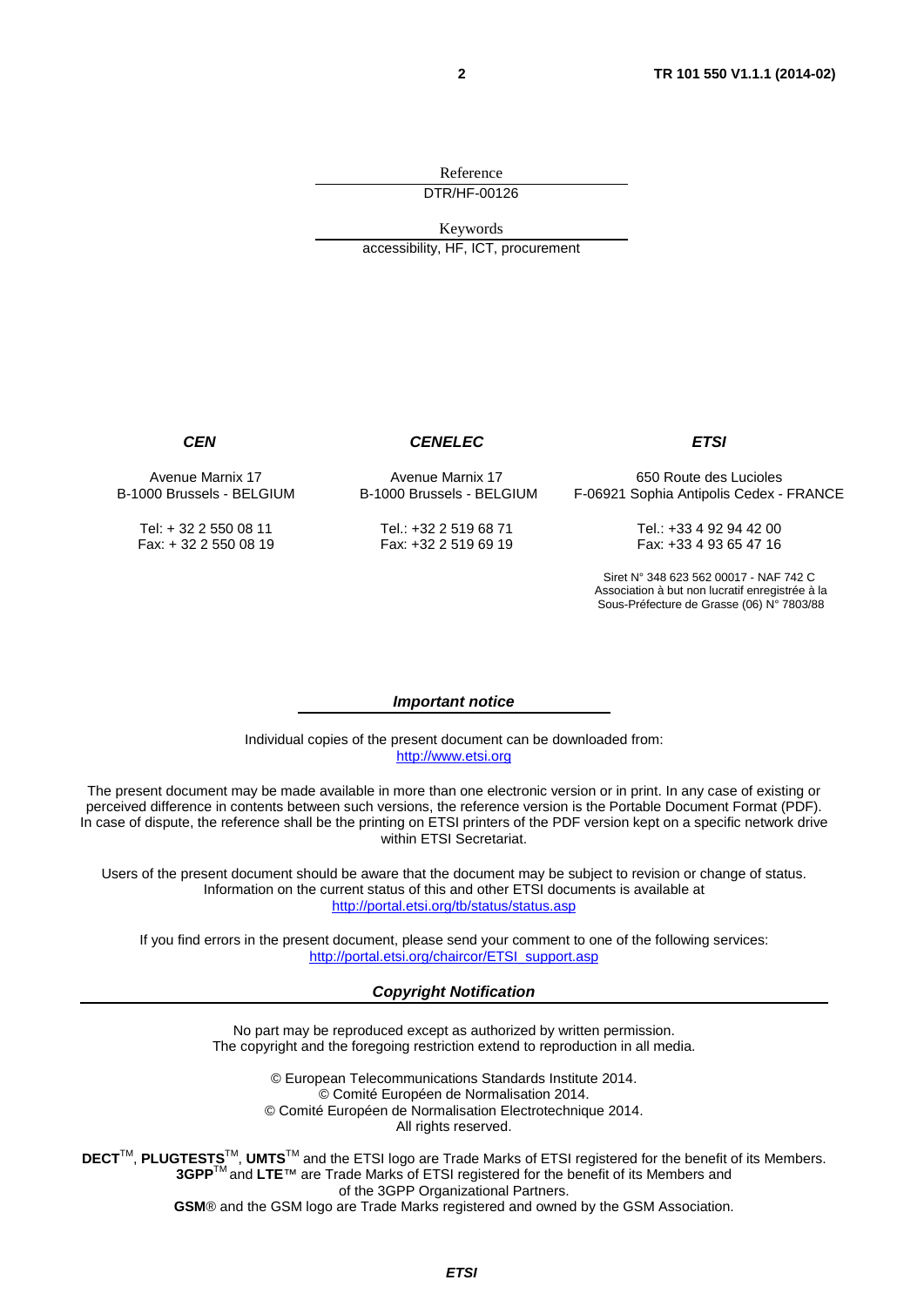# <span id="page-2-0"></span>Contents

| 1                |                                                                                   |  |  |  |  |
|------------------|-----------------------------------------------------------------------------------|--|--|--|--|
| 2                |                                                                                   |  |  |  |  |
| 2.1<br>2.2       |                                                                                   |  |  |  |  |
|                  |                                                                                   |  |  |  |  |
| 3                |                                                                                   |  |  |  |  |
| 3.1              |                                                                                   |  |  |  |  |
| 3.2              |                                                                                   |  |  |  |  |
| 4                |                                                                                   |  |  |  |  |
| 5                |                                                                                   |  |  |  |  |
| 5.1              |                                                                                   |  |  |  |  |
| 5.2              |                                                                                   |  |  |  |  |
| 5.3              |                                                                                   |  |  |  |  |
| 5.4              |                                                                                   |  |  |  |  |
| 5.4.1<br>5.4.2   |                                                                                   |  |  |  |  |
| 5.5              |                                                                                   |  |  |  |  |
| 5.6              |                                                                                   |  |  |  |  |
| 5.6.1            | Audio bandwidth for speech (informative recommendation) (Clause 6.1 of the EN) 15 |  |  |  |  |
| 5.6.2            |                                                                                   |  |  |  |  |
| 5.7              |                                                                                   |  |  |  |  |
| 5.8              |                                                                                   |  |  |  |  |
| 5.8.1            |                                                                                   |  |  |  |  |
| 5.8.2            |                                                                                   |  |  |  |  |
| 5.8.3            |                                                                                   |  |  |  |  |
| 5.8.4            |                                                                                   |  |  |  |  |
| 5.8.5            |                                                                                   |  |  |  |  |
| 5.9              |                                                                                   |  |  |  |  |
| 5.10             |                                                                                   |  |  |  |  |
| 5.11             |                                                                                   |  |  |  |  |
| 5.11.1           |                                                                                   |  |  |  |  |
| 5.11.2<br>5.11.3 |                                                                                   |  |  |  |  |
| 5.12             |                                                                                   |  |  |  |  |
| 5.13             |                                                                                   |  |  |  |  |
| 5.14             |                                                                                   |  |  |  |  |
|                  |                                                                                   |  |  |  |  |
| 6                |                                                                                   |  |  |  |  |
| 6.1              |                                                                                   |  |  |  |  |
| 6.2              |                                                                                   |  |  |  |  |
| 6.3              |                                                                                   |  |  |  |  |
| 7                |                                                                                   |  |  |  |  |
| 7.1              |                                                                                   |  |  |  |  |
| 7.2              |                                                                                   |  |  |  |  |
| 7.2.1            |                                                                                   |  |  |  |  |
| 7.2.2            |                                                                                   |  |  |  |  |
| 7.2.3            |                                                                                   |  |  |  |  |
| 7.2.4            |                                                                                   |  |  |  |  |
| 7.2.5            |                                                                                   |  |  |  |  |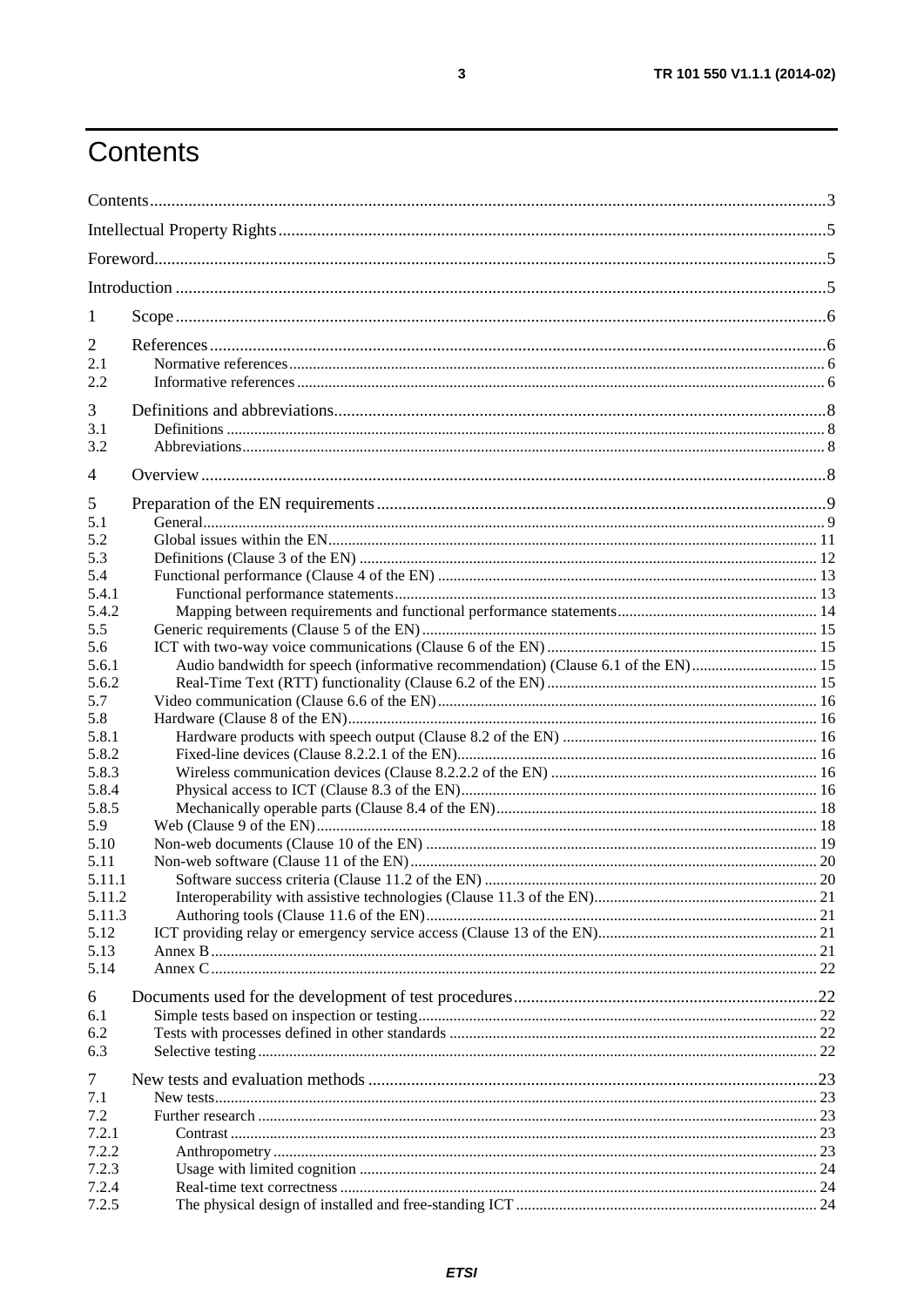|--|

 $\overline{\mathbf{4}}$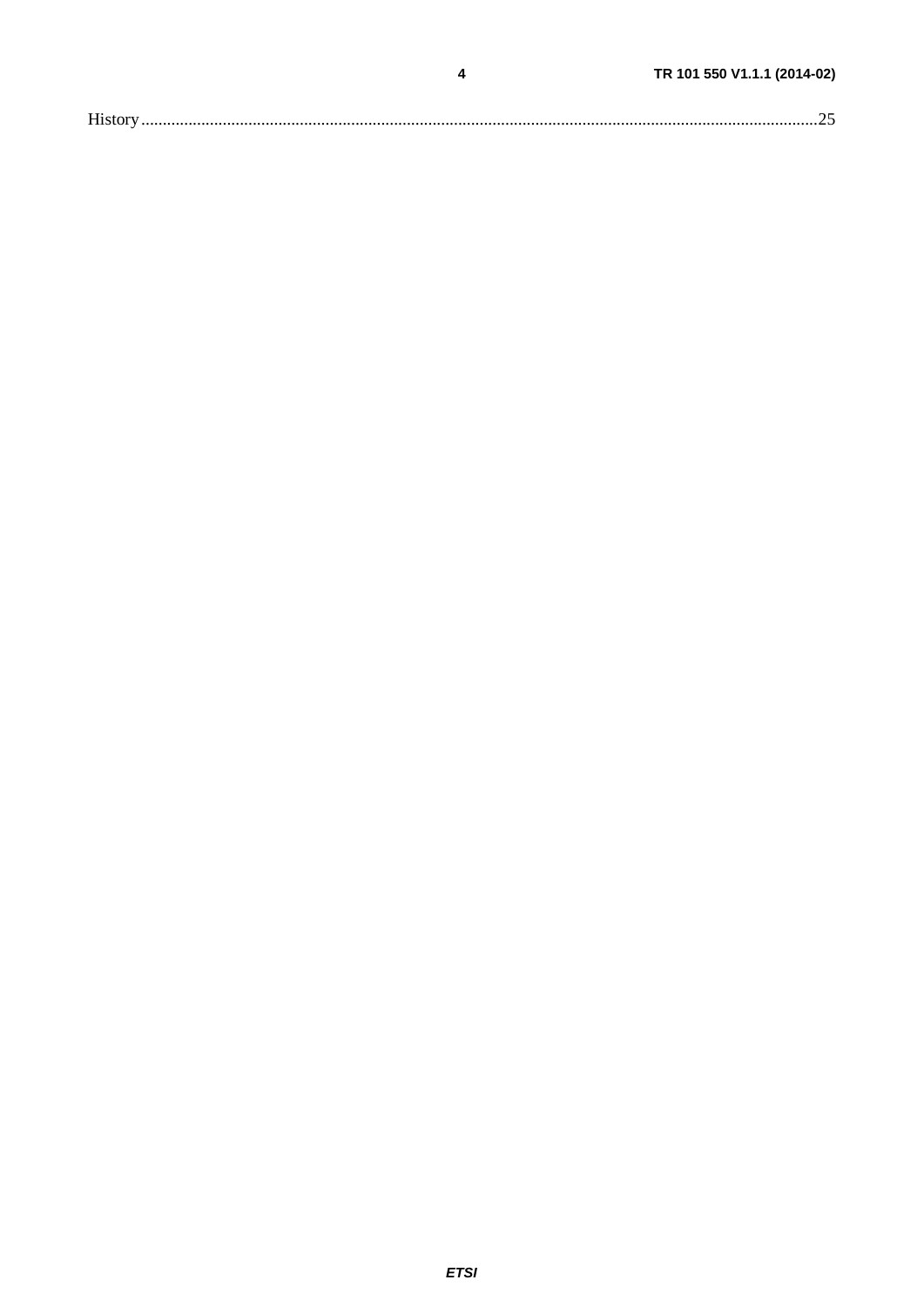### <span id="page-4-0"></span>Intellectual Property Rights

IPRs essential or potentially essential to the present document may have been declared to ETSI. The information pertaining to these essential IPRs, if any, is publicly available for **ETSI members and non-members**, and can be found in ETSI SR 000 314: *"Intellectual Property Rights (IPRs); Essential, or potentially Essential, IPRs notified to ETSI in respect of ETSI standards"*, which is available from the ETSI Secretariat. Latest updates are available on the ETSI Web server [\(http://ipr.etsi.org\)](http://webapp.etsi.org/IPR/home.asp).

Pursuant to the ETSI IPR Policy, no investigation, including IPR searches, has been carried out by ETSI. No guarantee can be given as to the existence of other IPRs not referenced in ETSI SR 000 314 (or the updates on the ETSI Web server) which are, or may be, or may become, essential to the present document.

### <span id="page-4-1"></span>Foreword

This Technical Report (TR) has been produced by ETSI Technical Committee Human Factors (HF).

### <span id="page-4-2"></span>Introduction

The present document was prepared in response to Phase 2 of Mandate M 376 [i.9] from the European Commission to CEN, CENELEC and ETSI.

The primary objective of Mandate 376 was to produce a European Standard (EN 301 549 [i.3]), hereafter, for the purpose of this document, called "the EN", that sets out in a single source, detailed, practical and quantifiable functional accessibility requirements which: take note of global initiatives in that field, are applicable to all ICT products and services identified in Phase I, and are usable in public procurement.

The present document is one of two Technical Reports that support the EN. The present document lists the standards and technical specifications used in the creation of the compliance requirements for accessibility set out in the EN. It also provides a source reference for other documents needed to implement the test procedures required by the EN.

The present document also notes new test methods developed during the work on the EN and identifies exceptional cases where further research was found to be necessary.

A second Technical Report (TR 101 551 [i.7]) gives guidance to procurers on the award criteria relevant to each area of user needs in the products and services under consideration.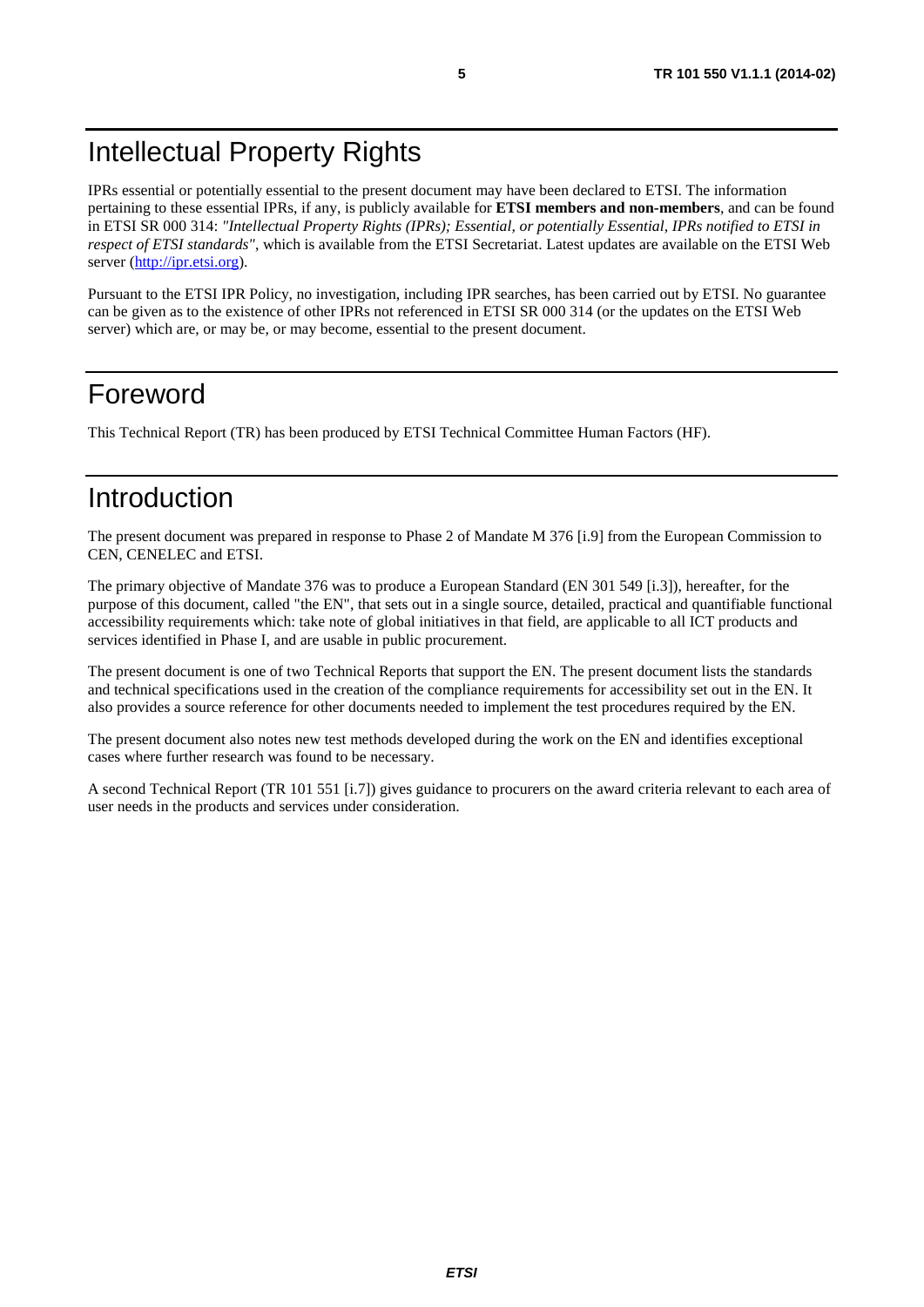### <span id="page-5-0"></span>1 Scope

The present document lists the documents used in the creation of EN 301 549 [i.3] on accessibility requirements for public procurement of ICT products and services in Europe and provides a source reference for any other documents needed to implement the test procedures specified in that document.

As well as identifying the sources for the EN content, the present document also provides additional explanation to assist users of the EN with clarifications and supporting information about measurement methods, particularly where no globally agreed test presently exists.

Where there are any test gaps, these are identified and test descriptions and evaluation methodologies are developed. In those exceptional cases where it is not possible to do so, recommendations are given on how the gaps should be filled.

### <span id="page-5-1"></span>2 References

References are either specific (identified by date of publication and/or edition number or version number) or non-specific. For specific references, only the cited version applies. For non-specific references, the latest version of the referenced document (including any amendments) applies.

Referenced documents which are not found to be publicly available in the expected location might be found at [http://docbox.etsi.org/Reference.](http://docbox.etsi.org/Reference)

NOTE: While any hyperlinks included in this clause were valid at the time of publication ETSI cannot guarantee their long term validity.

#### <span id="page-5-2"></span>2.1 Normative references

Not applicable.

### <span id="page-5-3"></span>2.2 Informative references

The following referenced documents are not necessary for the application of the present document but they assist the user with regard to a particular subject area.

| [i.1]   | ANSI C.63.19 (2011): "Methods of Measurement of Compatibility between Wireless<br>Communications Devices and Hearing Aids".                                                                      |
|---------|--------------------------------------------------------------------------------------------------------------------------------------------------------------------------------------------------|
| $[1.2]$ | ETSI EG 201 013: "Human Factors (HF); Definitions, abbreviations and symbols".                                                                                                                   |
| [i.3]   | CEN/CENELEC/ETSI EN 301 549: "Accessibility requirements suitable for public procurement<br>of ICT products and services in Europe".                                                             |
| [i.4]   | ETSI ES 200 381-1: "Telephony for hearing impaired people; Inductive coupling of telephone<br>earphones to hearing aids Part 1: Fixed-line speech terminals".                                    |
| [i.5]   | ETSI ES 200 381-2: "Telephony for hearing impaired people; Inductive coupling of telephone<br>earphones to hearing aids; Part 2: Cellular speech terminals".                                     |
| [i.6]   | ETSI ETS 300 381: "Telephony for hearing impaired people; Inductive coupling of telephone<br>earphones to hearing aids".                                                                         |
| $[1.7]$ | CEN/CENELEC/ETSI TR 101 551: "Guidelines on the use of accessibility award criteria suitable<br>for publicly procured ICT products and services in Europe".                                      |
| [i.8]   | ETSI TR 102 612: "Human Factors (HF); European accessibility requirements for public<br>procurement of products and services in the ICT domain (European Commission Mandate M 376,<br>Phase 1)". |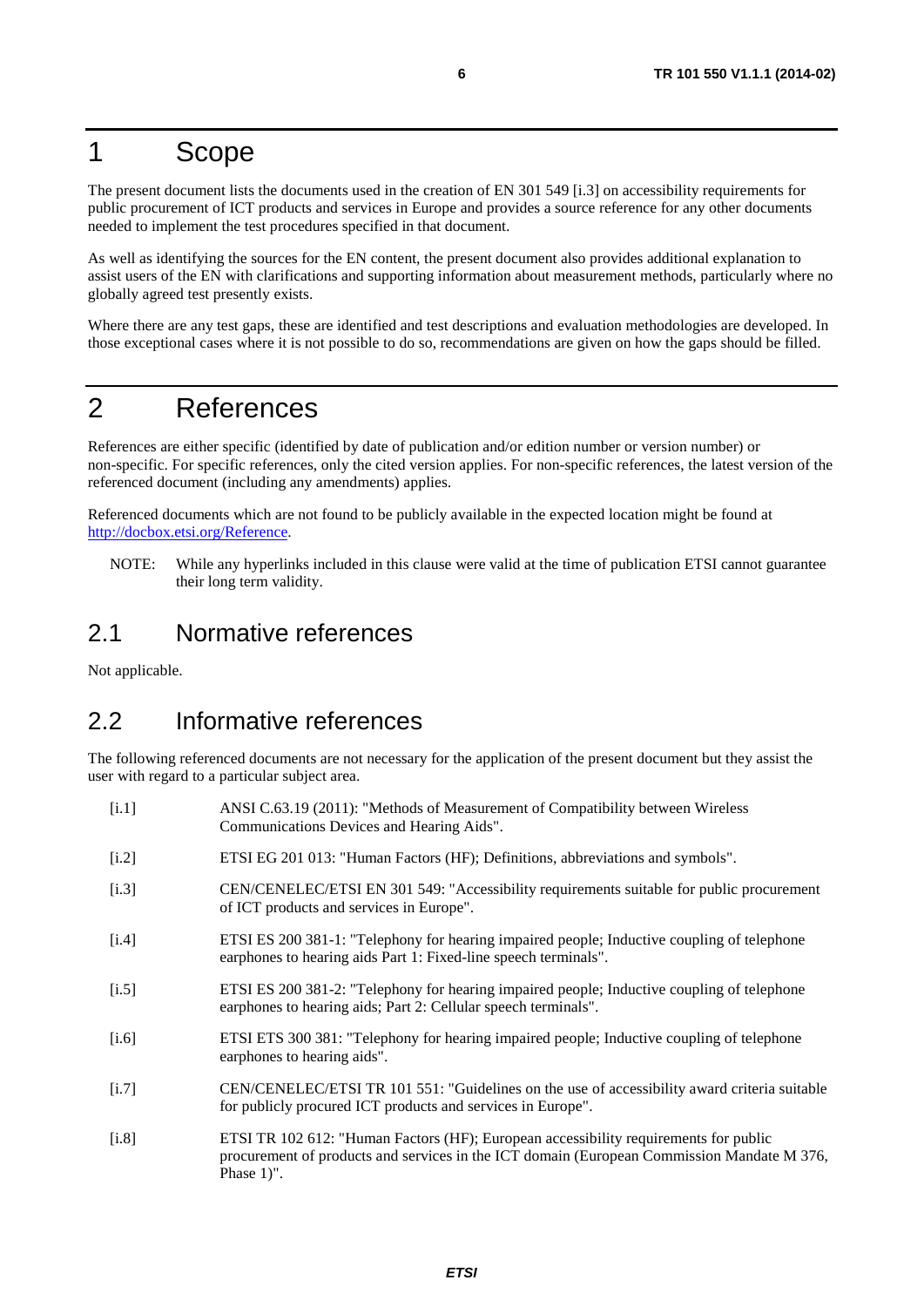- [i.9] European Commission M 376: "Standardisation Mandate to CEN, CENELEC and ETSI in support of European accessibility requirements for public procurement of products and services in the ICT domain".
- [i.10] European Commission M 420: "Standardisation Mandate to CEN CENELEC and ETSI in support of European Accessibility Requirements for Public Procurement in the Built Environment".
- <span id="page-6-1"></span>[i.11] ISO 9241-171:2008: "Ergonomics of human-system interaction-Part 171: Guidance on software accessibility".
- [i.12] ISO 21542(2011): "Building construction -- Accessibility and usability of the built environment".
- <span id="page-6-0"></span>[i.13] ISO 26800: 2011: "Ergonomics - General approach, principles and concepts".
- [i.14] ISO/IEC 17007 (2009): "Conformity assessment Guidance for drafting normative documents suitable for use in conformity assessment".
- [i.15] ISO/IEC 13066-1 (2011): "Information technology -- Interoperability with assistive technology (AT) -- Part 1: Requirements and recommendations for interoperability".
- [i.16] ISO/IEC 40500 (2012): "Information technology -- W3C Web Content Accessibility Guidelines (WCAG) 2.0".
- [i.17] ISO/IEC TR 29138-1 "Information Technology Accessibility considerations for people with disabilities - User needs summary.
- [i.18] Supplement 1 to ITU-T H-Series Recommendations: "Application profile sign language and lipreading real time conversation using low bit rate video communication".
- [i.19] Telecommunications and Electronic and Information Technology Advisory Committee (TEITAC): "Report to the Access Board: Refreshed Accessibility Standards and Guidelines in Telecommunications and Electronic and Information Technology", April 2008.
- NOTE: Available at [http://www.access-board.gov/guidelines-and-standards/communications-and-it/about-the-ict](http://www.access-board.gov/guidelines-and-standards/communications-and-it/about-the-ict-refresh/background/teitac-report)[refresh/background/teitac-report](http://www.access-board.gov/guidelines-and-standards/communications-and-it/about-the-ict-refresh/background/teitac-report)
- [i.20] TIA-825-A: 2003: "A Frequency Shift Keyed Modem for Use on the Public Switched Telephone Network".
- [i.21] TIA-1083-A (2010): "Telecommunications; Telephone Terminal equipment; Handset magnetic measurement procedures and performance requirements" - Telecommunications Industry Association.
- [i.22] US Access Board: "Draft Information and Communication Technology (ICT) Standards and Guidelines" March 2010 (ANPRM 2010).
- NOTE: Available at [http://www.access-board.gov/attachments/article/560/draft-rule2010.pdf.](http://www.access-board.gov/attachments/article/560/draft-rule2010.pdf)
- [i.23] US Access Board: "Draft Information and Communication Technology (ICT) Standards and Guidelines", December 2011 (ANPRM 2011).
- NOTE: Available at [http://www.access-board.gov/attachments/article/490/draft-rule.pdf .](http://www.access-board.gov/attachments/article/490/draft-rule.pdf)
- [i.24] US Department of Justice: "2010 ADA Standards for Accessible Design".
- [i.25] W3C Recommendation (11 December 2008)/ISO/IEC 40500 (2012): "Web Content Accessibility Guidelines (WCAG) 2.0".
- NOTE: Available at [http://www.w3.org/TR/WCAG20/.](http://www.w3.org/TR/WCAG20/)
- [i.26] W3C Working Group Note (5 September 2013): "Guidance on Applying WCAG 2.0 to Non-Web Information and Communications Technologies (WCAG2ICT)".
- NOTE: Available at [http://www.w3.org/TR/wcag2ict/.](http://www.w3.org/TR/wcag2ict/)
- [i.27] Recommendation ITU-T F.700: "Framework Recommendation for multimedia services".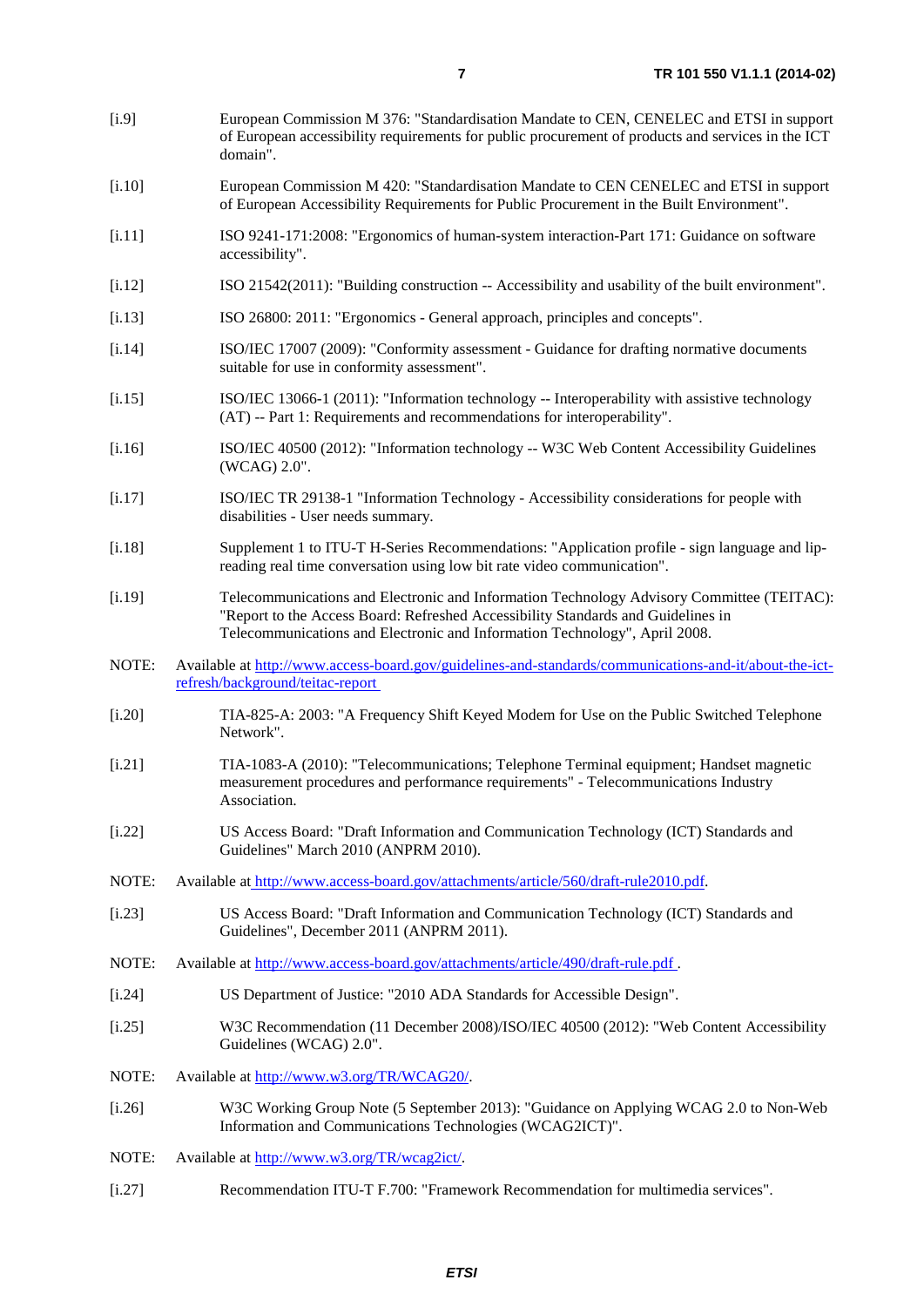[i.28] Recommendation ITU-T F.703: "Multimedia conversational services".

### <span id="page-7-0"></span>3 Definitions and abbreviations

#### <span id="page-7-1"></span>3.1 Definitions

For the purposes of the present document, the terms and definitions given in EG 201 013 [i.2] and the following apply:

**accessibility:** extent to which products, systems, services, environments and facilities can be used by people from a population with the widest range of characteristics and capabilities, to achieve a specified goal in a specified context of use (from ISO 26800 [\[i.13\]](#page-6-0))

NOTE: Context of use includes direct use or use supported by assistive technologies.

**assistive technology:** hardware or software added to, connected to, or incorporated within, a system that increases accessibility for an individual (from ISO 9241-171 [\[i.11\]](#page-6-1))

- NOTE 1: Examples are braille display, screen reader, screen magnification software, eye tracking devices.
- NOTE 2: Where ICT does not support directly connected assistive technology, but can be operated by a system connected over a network or other remote connection, such a separate system (with any included assistive technology) can also be considered assistive technology.

**electronic content:** information and sensory experience to be communicated to the user by means of ICT

**real-time text:** form of text conversation in point to point situations or in multipoint conferencing where the text being entered is displayed on all terminals in such a way that the communication is perceived by the user as being continuous

#### <span id="page-7-2"></span>3.2 Abbreviations

For the purposes of the present document, the following abbreviations apply:

| <b>ADA</b>    | Americans with Disabilities Act                                                 |
|---------------|---------------------------------------------------------------------------------|
| <b>ANPRM</b>  | Advance Notice of Proposed Rule Making                                          |
| <b>ANSI</b>   | American National Standards Institute                                           |
| ATAG          | Authoring Tool Accessibility Guidelines                                         |
| <b>FPC</b>    | Functional Performance Criteria                                                 |
| FPS           | <b>Functional Performance Statement</b>                                         |
| <b>GSM</b>    | Global System for Mobile Communications                                         |
| ICT           | <b>Information and Communication Technologies</b>                               |
| <b>IEC</b>    | International Electrotechnical Commission                                       |
| <b>IETF</b>   | Internet Engineering Task Force                                                 |
| <b>IMS</b>    | IP Multimedia Subsystem                                                         |
| IP            | Internet Protocol                                                               |
| <b>ISO</b>    | International Organisation for Standardization                                  |
| <b>JWG</b>    | Joint Working Group                                                             |
| <b>PSTN</b>   | Public Switched Telephone Network                                               |
| <b>RTT</b>    | Real-Time Text                                                                  |
| <b>SI</b>     | Système International (International System of Units)                           |
| <b>TEITAC</b> | Telecommunications and Electronic and Information Technology Advisory Committee |
| W3C           | World Wide Web Consortium                                                       |
| WCAG          | Web Content Accessibility Guidelines (of W3C)                                   |
|               |                                                                                 |

#### <span id="page-7-3"></span>4 Overview

When writing EN 301 549 [i.3], hereafter, for the purpose of this document, called "the EN", there were a number of key requirements that had to be taken into account.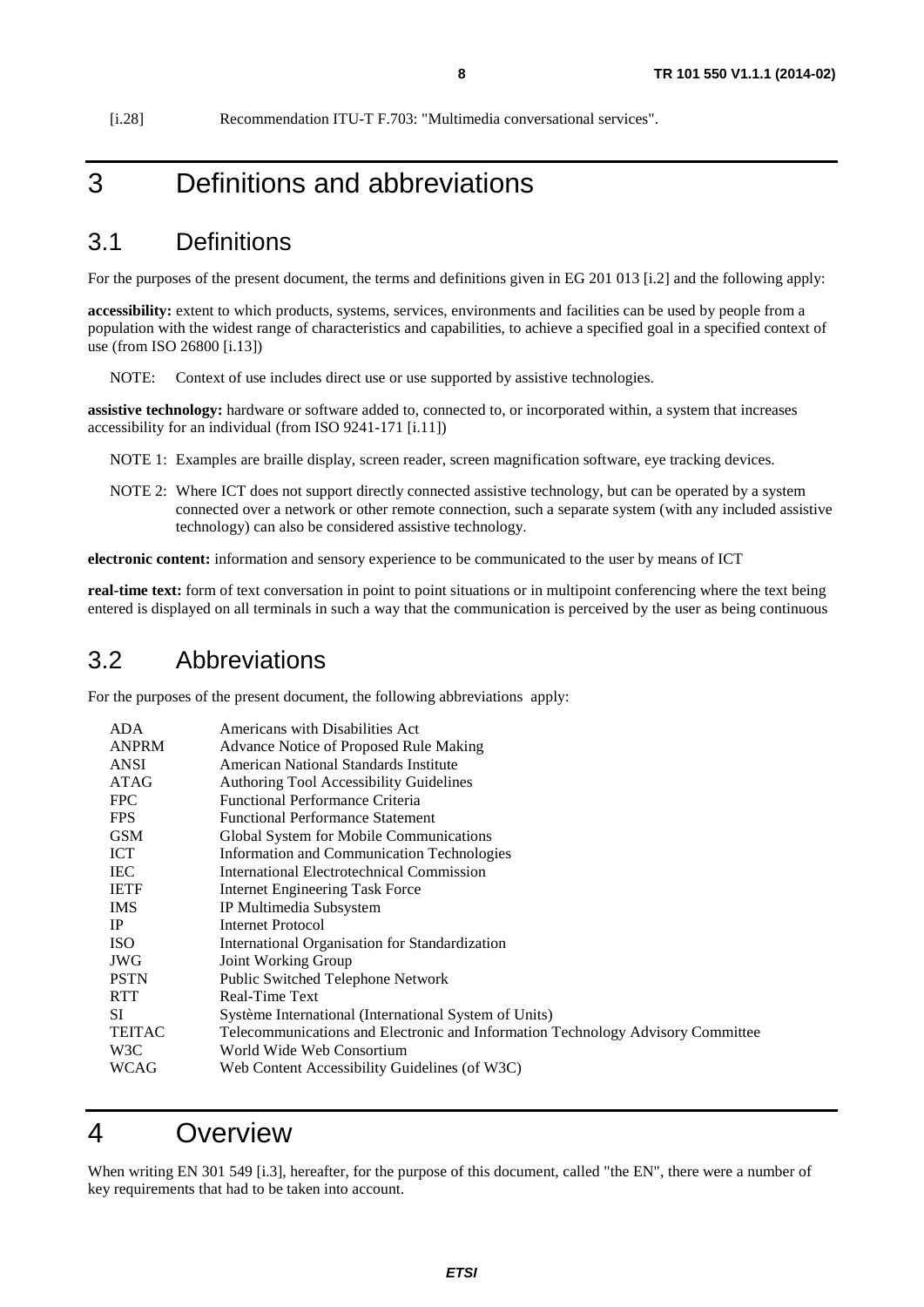It was important to build on the significant work undertaken during Phase 1 of Mandate M376 [i.9] which resulted in TR 102 612 [i.8]. Phase 1 was the preparatory work that preceded the Phase 2 activity of preparing a European Standard (Norm) (EN) containing in one volume all the necessary functional accessibility requirements for public procurement of products and services in the ICT domain. This EN, EN 301 549 [i.3], was intended to contain these requirements in a fully demonstrable and testable form, compliant with ISO/IEC 17007 [i.14], the standard which gives guidance for drafting normative documents suitable for use in conformity assessment.

It was important that the document should achieve global acceptability, originally by taking into account the requirements of the US Telecommunications and Electronic and Information Technology Advisory Committee (TEITAC) Report published in April 2008 [i.19] on which the Phase 1 work was based . Unfortunately, before work started on Phase 2 of the Mandate [i.9], the US Access Board set out in an Advance Notice of Proposed Rulemaking (ANPRM) of their "Information and Communication Technology (ICT) Standards and Guidelines" [i.23].

In order to maintain the aim to reduce the burden on manufacturers by providing a common set of public procurement requirements for accessibility which as far as possible could apply to markets both in Europe and in the rest of the world it was necessary to change the work to meet the new US ANPRM [i.23]. This has been achieved whilst meeting the requirements mandated by the European Commission.

Whilst trying to achieve a globally acceptable standard it was important to ensure that the requirements of the EN took account of the European public procurement needs, particularly in those areas affected by European legislation. It was also necessary to take note of some areas where aspects of performance are controlled by different legislative requirements, such as telephone transmission.

Where websites are concerned, it was important to achieve global status for the accessibility requirements by referring to the well-established process of conformance to the internationally accepted web content accessibility guidelines (WCAG) produced by the World Wide Web Consortium (W3C), an international community that develops recommendations. These recommendations are currently at version WCAG 2.0 [i.25], which was adopted in December 2008.

### <span id="page-8-0"></span>5 Preparation of the EN requirements

#### <span id="page-8-1"></span>5.1 General

For each potential requirement identified in Phase 1 of the work on Mandate 376 [i.9], the sources identified in the report were checked to see if they were appropriate to be a potential source of wording for the requirement (i.e. whether it was a widely accepted global standard) and, where appropriate, to identify whether the specific text in the standard could be taken into account when wording the requirement. A full listing of the sources that relate to each requirement can be found in TR 102 612 [i.8] produced at the end of Phase 1.

The original Terms of Reference for the work on the EN were based on the output of Phase 1 of the mandate. Subsequent to the publication of the Phase 1 reports there were considerable developments in relevant international regulations and standards. The publication by the US Access Board of an Advance Notice of Proposed Rulemaking (ANPRM) [i.22] in March 2010 was particularly significant.

When writing the EN an attempt was made to maximize alignment with the updating of the American accessibility requirements that are foreseen by the American Architectural and Transportation Barriers compliance board's (Access Board) document entitled "Telecommunications Act Accessibility Guidelines: Electronic and Information Technology Accessibility Standards". This was published as an advance notice of proposed rulemaking (ANPRM) on the  $22<sup>nd</sup>$ March 2010 [i.22]. This document led to the writing of the US Access Board's draft "Information and Communication Technology (ICT) Standards and Guidelines" [i.22] (henceforward described here as the first 508/255 ANPRM), and was followed by a second version of the standards and guidelines that was published on the  $8<sup>th</sup>$  December 2011 [i.23]. This second 508/255 ANPRM was significantly different from the first one, replacing many of the previous requirements by global references to WCAG 2.0 [i.25]. At the time of writing it is not known what requirements will be included in the final Notice of Proposed Rule Making (NPRM) which will lead to the formal revision of Section 508 of the Rehabilitation Act.

Initially, the first 508/255 ANPRM text, together with the official comments on the proposed requirements, were considered as the basis of candidate text. Following this study, in some cases the same text was able to be used, but in many cases the wording was changed by the experts writing the new requirements in order to address the issues raised by the official comments and to address points found in the other standards that were consulted.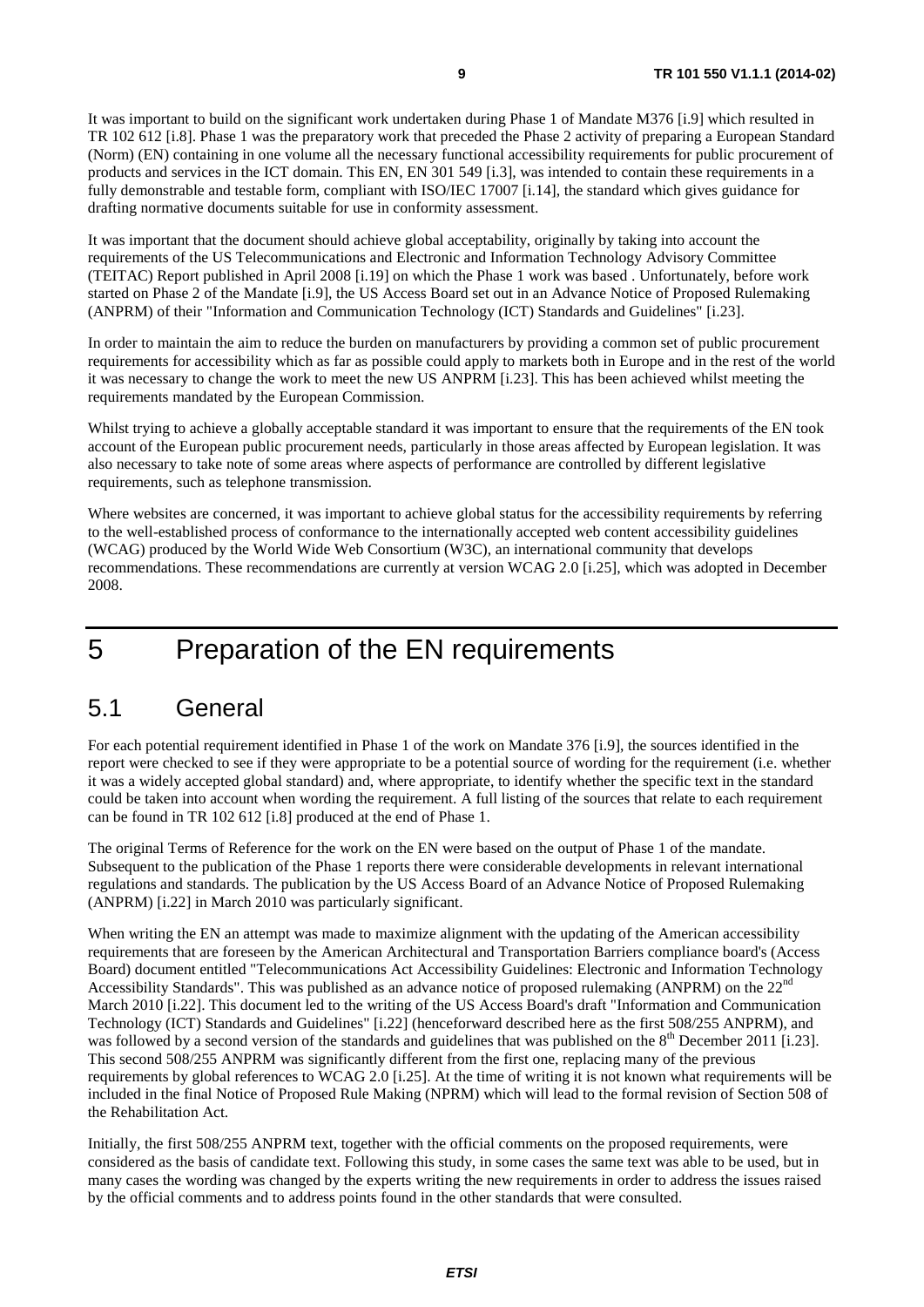In some cases the concepts and wording from widely accepted International Standards were used as a basis for the drafting or re-drafting of those requirements.

A new requirement was introduced into the EN to provide a clear point of separation between those areas that are Web content, and hence within the scope of WCAG 2.0 [i.25], and those that are not. The intent was that for Web content, the requirements of the EN would be identical to those of WCAG 2.0. This was to be achieved by making WCAG 2.0 a part of the EN as a PDF attachment.

Major re-writing or expanding of the requirements beyond that of the 508/255 ANPRM had to be undertaken for areas where the performance requirements of European networks or legislation demanded different or more precisely defined specifications of services, for example when defining requirements for magnetic coupling of ICT to hearing aids and also for Real Time Text.

In summary, the net result of taking all of these factors into account was that, for the majority of the individual requirements (for ICT not within the scope of WCAG 2.0), the wording was closely based on the wording of the 508/255 ANPRM with changes being made to reflect the concerns expressed in the official comments on that document and also the concerns of the experts drafting the European requirements. Where a requirement that was identified in Phase 1 did not appear in the 508/255 ANPRM, but was still seen as being important to be included in EN 301 549 [i.3], the initial source chosen to look for appropriate wording was the TEITAC report [i.19].

The structure of some requirements in the 508/255 ANPRM was found to be incompatible with the rules adopted and considered essential by the ESOs and official International Standards Bodies. It was therefore necessary to alter the way in which these groups of requirements were structured and to amend the wording of requirements to match the revised structuring logic. In making these changes, care was taken to avoid altering the intended meaning of the individual requirements and the intended relationships between them.

On 8<sup>th</sup> December 2011, a second 508/255 ANPRM was issued with a completely new set of standards and guidelines [i.23]. The approach taken in the second 508/255 ANPRM was radically different from that taken in the first 508/255 ANPRM. The number of requirements and the overall size of the document was greatly reduced in this second 508/255 ANPRM by proposing that the WCAG 2.0 Success Criteria could be applied to "User interface components and content of platforms and applications" as well as to web pages. This approach met with initial scepticism from some commentators in the US, as well as from those drafting EN 301 549 [i.3]. In particular the US Access Board's suggestion that applying WCAG 2.0 Success Criteria to these other areas was "straightforward" was widely questioned. There was also concern that some requirements appeared to have been lost.

After considering the implications of the changes proposed in the second 508/255 ANPRM it was decided that it was possible to move significantly in the proposed direction. The result of this re-evaluation was that many of the requirements that had been developed in the earlier drafts of EN 301 549 [i.3] were removed, with their place being taken by equivalent Success Criteria in WCAG 2.0. This change was somewhat less dramatic than it might at first appear as many of the requirements in the first 508/255 ANPRM started as minor redrafts of WCAG 2.0 Success Criteria.

Detailed consultation also took place with experts in the US who were actively involved in commenting on and contributing to the 508/255 ANPRM. The result of this consultation was that a level of mutual agreement was reached about certain proposals in the second 508/255 ANPRM that could not be fully accepted. Acceptable alternatives were then drafted jointly and some of these have been carried forward into the revised versions of EN 301 549 [i.3] in parallel to being submitted as proposals for potential revisions to the content of the 508/255 ANPRM. US regulations meant that it was not possible to negotiate directly with the Access Board.

Further initiatives were undertaken to maximize alignment between the requirements in EN 301 549 [i.3] and the equivalent requirements in future updates to Section 508. These initiatives, which relate to the application of WCAG 2.0 to non-Web ICT, are described in more detail in clause 5.10 of the present document.

An issue that will affect the degree of alignment between European and US accessibility requirements for ICT public procurement is that the final changes in Section 508 of the US Rehabilitation Act will not have occurred before EN 301 549 [i.3] enters its approval process. Attempts were made to judge where changes were likely to occur between the second ANPRM and the final update to Section 508 in an attempt to maximize alignment between the two sets of accessibility standards.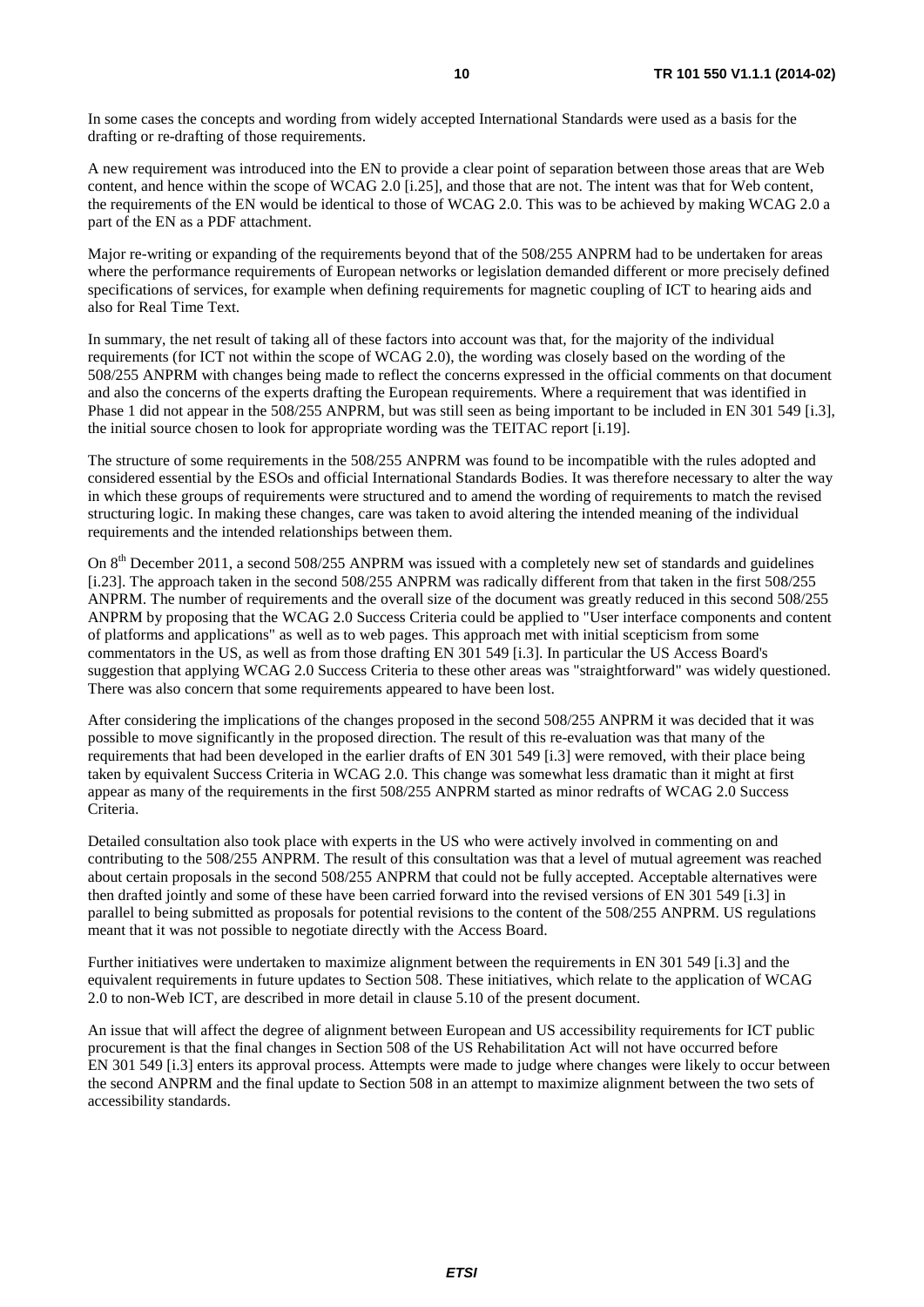#### <span id="page-10-0"></span>5.2 Global issues within the EN

A point of significant confusion throughout the development of the EN is the fundamental difference in status between the EN and the equivalent standards in Section 508, both in its current form and in the subsequent ANPRMs [i.23]. Although the Section 508 documents are called "standards and guidelines" they are an integral part of U.S. law. In contrast, EN 301 549 [i.3] is a voluntary standard that has no direct legal status. The first parts of Section 508 specifies issues of "application and administration" and "scoping requirements", whereas the subsequent parts of Section 508 and the ANPRMs contain requirements that are similar to those normally found in a voluntary standard.

The expectation of those who are familiar with Section 508 was that the EN should contain the important policy issues such as "equivalent facilitation" and "best meets" as well as a list of exemptions for certain categories of ICT or certain contexts of use of the ICT. Such policy-related issues are not permitted in a voluntary standard such as an EN. These factors are expected to be dealt with by any legislative instruments that use the EN as the technical basis for the legislation.

There were also requests that whole categories of ICT should be exempted from meeting some or all of the requirements of the EN. It is not possible to include such exemptions in the EN. Any exclusion of specific types of ICT would need to be agreed at a policy level within Europe.

In the later phases of the development of the EN additions were made to the text, or proposed by commenters, to try to ensure that the EN could not be mistakenly used in situations that could be against the interest of any or all direct or indirect users of the standard (i.e. users of the ICT, procuring authorities and suppliers). Unfortunately, the wording that was designed to prevent such unintentional misuse almost always fell into the category of policy-based language and had to be removed.

As a consequence of the above issues and others, significant effort was made to ensure that the title and scope of the EN correctly reflected its role and purpose. An adjustment was made to the title to ensure that its suitability for use in public procurement was clear, whilst not implying that it could only be used in public procurement. The finally agreed title for the EN was agreed to be:

• "Accessibility requirements suitable for public procurement of ICT products and services in Europe".

The scope was carefully adjusted to ensure that any exclusion to the scope of applicability of the standard were not policy-based but related to technical issues only. The relevant text in the scope that was agreed was:

- "-- the requirements in the present document are not applicable:
	- when the product is in a failure, repair or maintenance state where the ordinary set of input or output functions are not available;
	- during those parts of start-up, shutdown, and other state transitions that can be completed without user interaction.
	- NOTE 1: Even in the above situations, it is best practice to apply requirements in the present document wherever it is feasible and safe to do so.

At the outset of the work on the EN, consideration was given to the possibility of defining requirements:

- that could each be me met at different levels (e.g. a minimum level, a typical level or a superior level);
- that were part of a scheme that supported different levels of conformance (i.e. similar to the levels of conformance of WCAG 2.0 [i.25].

The experts responsible for drafting the requirements soon recognized that there was no way to decide how the different levels referred to above could be assigned to accessibility requirements for ICT in general. It was fairly obvious that many requirements would be very important for some users, if they met their specific accessibility needs, but those same requirement might offer no benefits to other users with different accessibility needs.

NOTE 2: Compliance issues are covered in normative clause C.1."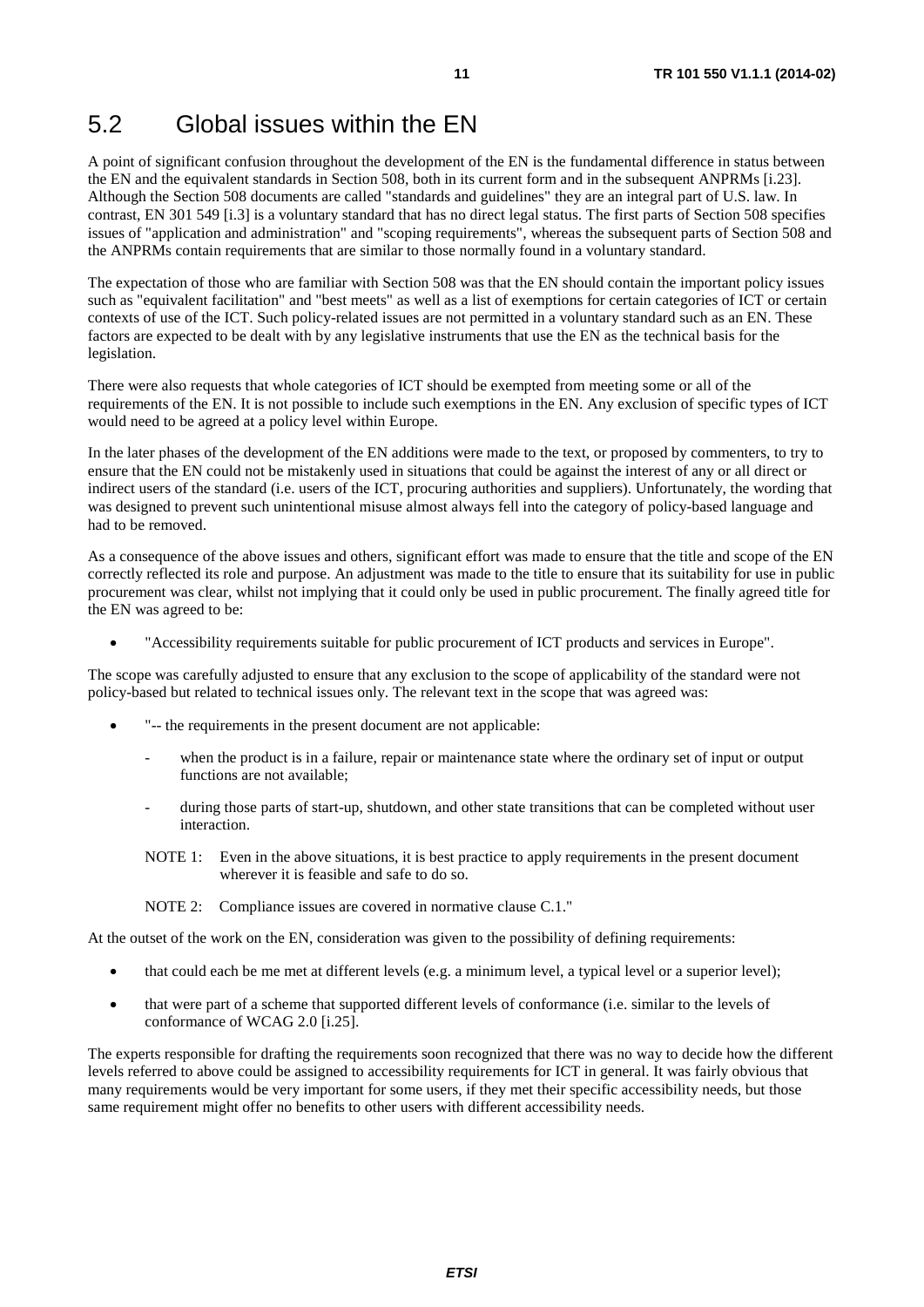W3C spent significant time deciding how to allocate their success criteria to the different conformance levels. These levels are now well established and accepted in the field of web accessibility. However, the W3C WCAG2ICT Task Force also recognized that these same levels might not be applicable when the WCAG 2.0 success criteria were applied to non-web ICT. This was reflected in the EN by the removal of the conformance level designators (i.e. A and AA) in clauses 10 and 11 of the EN.

There are two very fundamental related principles underlying the way that the requirements and tests have been drafted. The first principle is that a description of the scope of application of a requirement should be written as the first part of the requirement text. The implication of this principle is that it should be possible to read a requirement from the EN in isolation and know whether it is applicable to the item of ICT under consideration. Formulating requirements in this way should also be beneficial when the requirements are used outside of the direct context of the EN itself (e.g. when they are used in the M376 toolkit).

The second principle builds upon the one described above. This principle is that the tests in Annex C of the EN should be a direct rewrite of the requirements in the main body of the EN. The requirements are written in a consistent way so that the scoping text that starts the requirement becomes the pre-condition for the test. The wording of the rest of the requirement can be decomposed into a series of checks to be performed during testing and a pass/fail evaluation for the test that is based upon which checks are true or false. In the last processing of the EN, a thorough re-examination and adjustment of the self-scoping text in the requirements and updating of the tests was undertaken. A note was added to clause C.1 in Annex C of the EN to highlight these principles:

NOTE 3: All clauses apart from those in clause 12 are self-scoping. This means they are introduced with the phrase 'Where ICT <pre-condition>'. Compliance is achieved either when the pre-condition is true and the corresponding test (in annex C) is passed, or when the pre-condition is false (i.e. the pre-condition is not met or not valid).

The following clauses identify specific instances where the above general approaches described in clauses 5.1 and 5.2 were either significantly altered or where one or more specific standards were used as a major source in formulating the requirements or their compliance demonstration descriptions. Where specific standards are the source of the special requirements in the EN, these clauses will list the documents referenced when generating those requirements. As a result of the increased reference to WCAG 2.0 [i.25] as the primary source of many requirements, the links to other references that were identified in Phase 1 of the Mandate and listed in TR 102 612 [i.8] no longer exist as the specific requirements are now replaced by the equivalent WCAG 2.0 Success Criteria.

### <span id="page-11-0"></span>5.3 Definitions (Clause 3 of the EN)

One of the most critical issues throughout earlier drafts of the development of EN 301 549 [i.3] was the choice of definition for the term accessibility; which appears in the title of EN 301 549 [i.3] and also in many related documents and policies in which EN 301 549 [i.3] might be cited. Accessibility experts with a wide range of backgrounds, affiliations and experience have strong views on what the term accessibility means. These accessibility experts largely polarize into two clusters, each advocating a different accessibility definition. Despite this, there was a common acceptance that the choice of definition would not influence the nature and meaning of the requirements contained in the EN.

The word accessibility only appears in the EN in the following contexts:

- accessibility services;
- accessibility features;
- accessibility information;
- information provided for accessibility.

In the above cases, accessibility refers to something that is decided by an external body, such as the designers of the software platform that provides the "accessibility services". Therefore, wherever the word accessibility is used in the EN, the meaning of the requirement is independent of the definition of accessibility. For clarity, it was therefore agreed to adopt a common definition across all documents produced under Mandate 376 [i.9].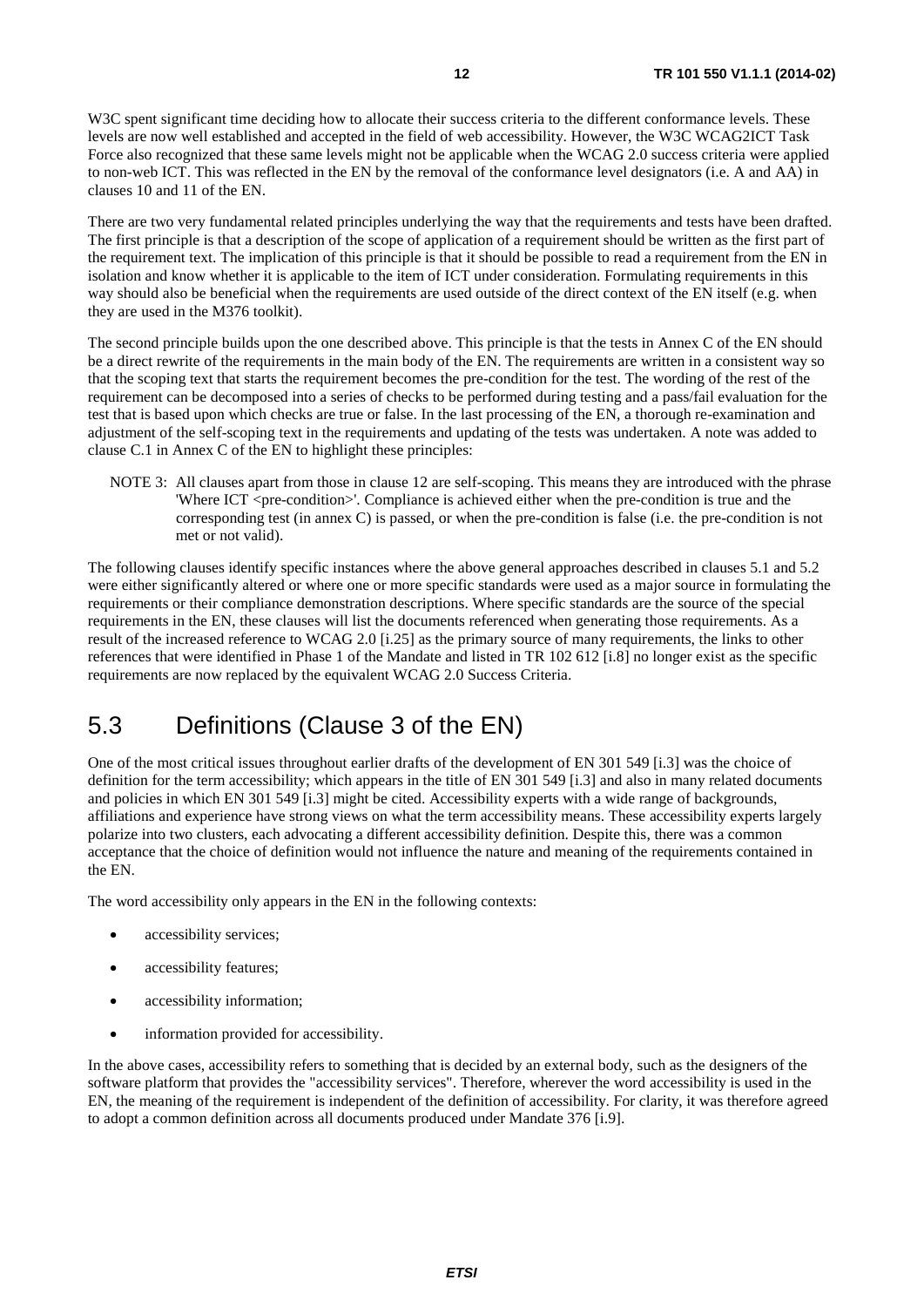During the public enquiry commenting phase, an important interrelationship between the definitions of "assistive technology" and "closed functionality" was identified. The wording "or incorporated within" that appears in the ISO 9241-171 [\[i.11\]](#page-6-1) definition of assistive technology, that was the basis for the definition in the EN, could be taken to include functionality built into a closed product to meet an accessibility need. As the EN's definition of closed functionality says that assistive technology is prevented from being used, there was a potential conflict between the two definitions .The contradiction was resolved by removing the words "incorporated within" from the assistive technology definition. As the words "or connected to" had previously been added to the ISO 9241-171 [i.11] definition, the words "from ISO 9241-171" were no longer added to the assistive technology definition.

### <span id="page-12-0"></span>5.4 Functional performance (Clause 4 of the EN)

#### <span id="page-12-1"></span>5.4.1 Functional performance statements

In the first 508/255 ANPRM [i.22] a number of "functional performance criteria" (FPC) were included. The general understanding of how these were to be used in procurement was that FPC, need only be consulted in order to evaluate equivalent facilitation in cases where any of the technical standards are not met or where the technical standards do not adequately cover the function of the product.

In the second 508/255 ANPRM [i.23] it was clearly stated that "that all products shall conform to the FPC". This statement caused great concern to suppliers as, despite some attempts to make the FPCs precise, they were generally considered to be too broad and imprecise. This meant that if a supplier claimed conformance to an FPC it was not possible to provide incontrovertible evidence of this conformance. This lack of certainty was seen to be of no benefit to either the supplier or the procuring authority. The procuring authority could not be sure how reliable the stated compliance was and would have no means of determining whether different suppliers had interpreted these broad requirements in the same way. On their part, suppliers would be very concerned that they had no way of providing convincing proof that they had met the broad requirements and they would always be in fear that the customer or another supplier might, at any time, challenge their claims.

The possibility of making the FPCs more testable was explored by some experts in the US. However, any attempt to increase precision had the effect of reducing the scope of the FPC and making it more like the detailed narrow technical requirements in the rest of the 508/255 ANPRM. The possibility of also including more testable FPCs in EN 301 549 [i.3] was examined in detail and it was concluded to be an approach that could not be successfully applied without totally losing the higher-level principles behind the FPCs.

The alternative approach adopted in EN 301 549 [i.3] was to re-formulate the 508/255 ANPRM FPCs into "functional performance statements" that clearly identify a set of user accessibility needs that relate to users who have various ability impairments. The wording of the functional performance statements were amended to align with the "social model of disability". Clause 4.1 indicates that ability impairments may be permanent or temporary.

Although there is a clear relationship between many of the functional performance statements and the "user needs" identified in ISO/IEC TR 29138-1 [i.17] "Information Technology - Accessibility considerations for people with disabilities - User needs summary", it was not possible to import these "user needs" into the EN as they are not formulated in a way that allows the clear relationships to the requirements of clauses 5 to 13 to be made (as occurs in table B.2 of Annex B of the EN.

This reformulation enables the true breadth of need to be reflected in the wording, without the need to restrict and compromise the statements by trying to see how they could be unambiguously and reliably tested. This reformulation has also allowed the inclusion of two additional functional performance statement (4.2.10 "Usage with limited cognition" and 4.2.11 "Privacy") that is not in the 508/255 ANPRM. This could be included as it was identified that several Success Criteria in WCAG 2.0 provided a level of support for some people with cognitive impairments. It is not possible to have "Usage with limited cognition" as a testable FPC because the range of cognitive impairments is broad and the ways to address these different impairments are so diverse that no single test of success in meeting such an FPC could be devised.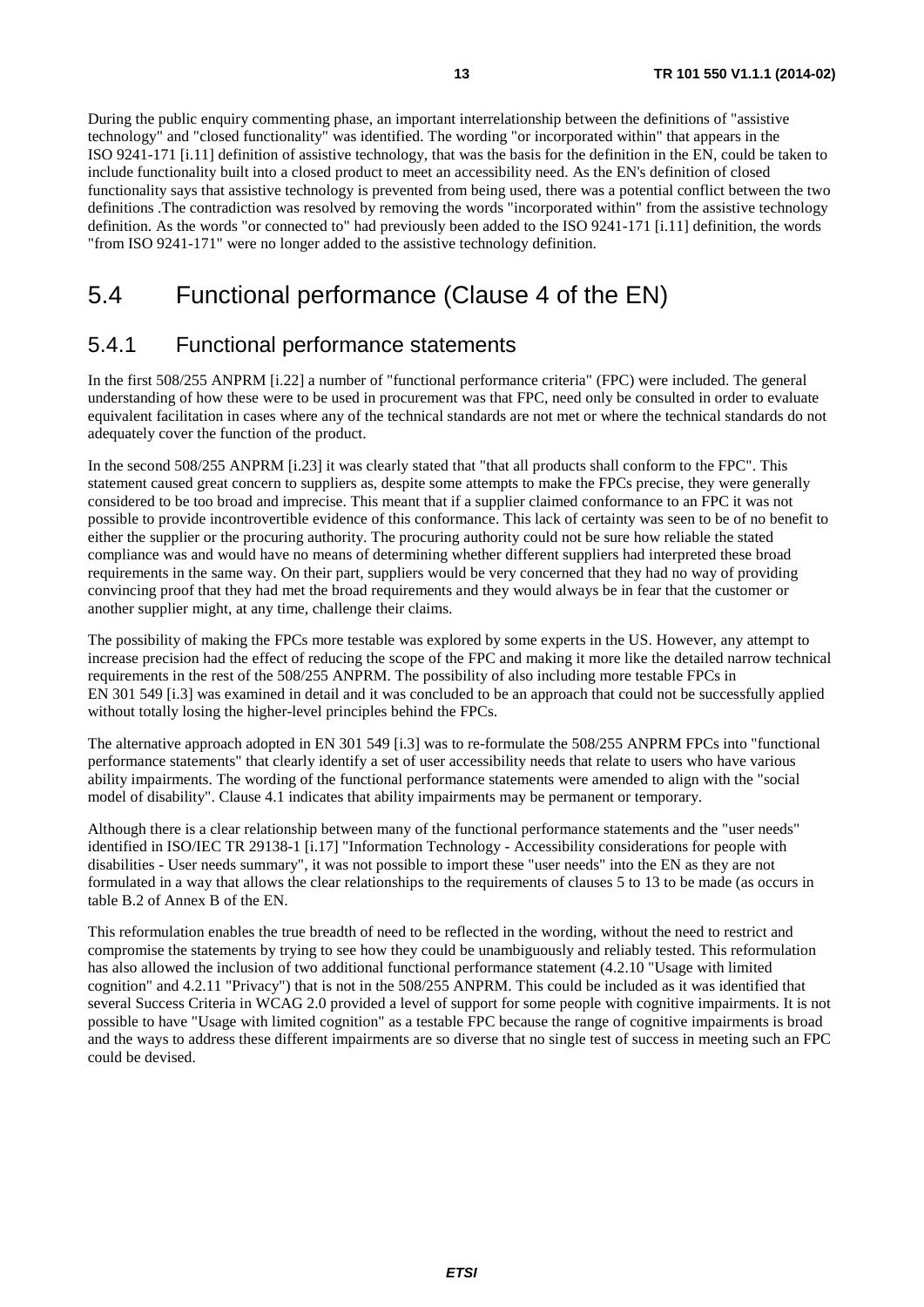The way in which the functional performance statements have been written makes it easier to see how accessibility award criteria could be defined for ICT public procurement. It allows their incorporation in technical specifications without restricting competition. Clause 4.1 (Meeting functional performance statements) of the EN contains a statement that "ICT meeting the applicable requirements of clauses 5 to 13 is deemed to have met a level of accessibility conformant with the present document and consistent with the user accessibility needs identified in clause 4.2 (Functional performance statements)". This statement says that ICT that meets the requirements of clauses 5 to 13 is consistent with the user accessibility needs identified by the functional performance statements. It does not say that there is total equivalence between the functional performance statements and the sum of the relevant technical requirements of clauses 5 to 13. It recognizes the fact that there may be many other things that can be done to enhance the accessibility of ICT, even though those things cannot be captured as universal, testable requirements with predictable outcomes.

How well ICT satisfies the user accessibility needs within the FPCs is one of the most important things to understand about the ICT. The expectation is that anyone wanting to know how accessible an ICT product is would firstly ask how well the functional performance statements have been met. Finding the answer to this question will enable a procuring body, or anyone using the EN, to get a comprehensive understanding of how accessible the ICT is. The more detailed picture of which of the requirements in the EN have been met is significant evidence to demonstrate how the functional performance statements have been satisfied.

The expectation is that the toolkit that supports the EN will assist the user of the EN to get information on how the ICT satisfies the functional performance statements of clause 4.2 as well as detailing which requirements from clauses 5 to 13 have been met.

#### <span id="page-13-0"></span>5.4.2 Mapping between requirements and functional performance statements

Table B.2 in annex B of the EN provides a mapping between the requirements of clauses 5 to 13 and the functional performance statements of clause 4. These relationships are marked with a "P" indicating that the requirement provides "primary support" for the relevant user accessibility need and an "S" used to indicate that it provides "secondary support".

Some requirements (and WCAG success criteria) are specifically intended to provide support for one or more user needs stated in the functional performance statements (FPS). In the EN it is explained that some requirements provide direct support ("primary support") for the functional performance statements and others provide partial support ("secondary support") because users may use the feature in specific situations. Examples of "primary support" include:

- 1.1.1 (WCAG non text content) is clearly intended for blind users, and thus provides support for the user need "with no vision" in clause 4.2.1.
- 2.1.1 (WCAG) is intended for keyboard users, who are the users unable to use vision  $(4.2.1)$  and the users with limited manipulation (4.2.7).
- 2.3.1 Three Flashes or Below Threshold (WCAG) is intended for persons with photosensitive epilepsy, that is "minimize photosensitive seizure triggers" in clause 4.2.9.

There are also requirements that have the secondary role of providing support for user needs that were not the primary purpose for which were drafted. These secondary benefits typically occur because of the way users deal with their limitations.

Examples of "secondary support" include:

- 1.1.1 provides support for some persons with limited vision (because they may be using screen reading in addition to magnification) and for some persons with limited cognition (because they may use text-to-speech output instead of reading the content in the screen).
- 2.1.1 provides support for people unable to provide "speech input" when they use the keyboard as an alternative for speech input. So 2.1.1 provides secondary support for "without vocal capability" in clause 4.2.6.
- 2.3.1 has no "secondary support" as it is clearly focused on only one FPS.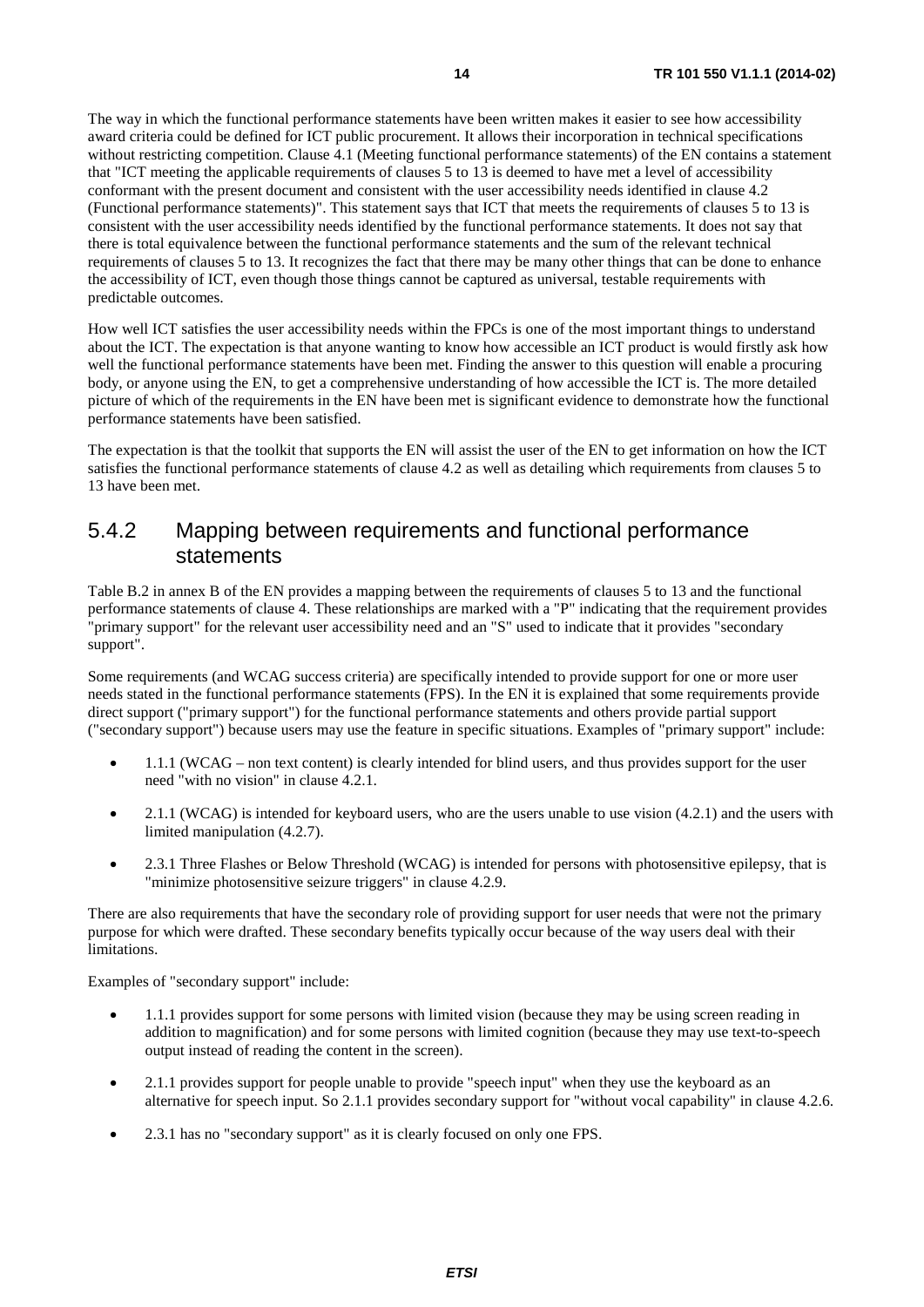### <span id="page-14-0"></span>5.5 Generic requirements (Clause 5 of the EN)

This category contains a subset of the requirements in Chapter 4 of the 508/255 ANPRM, titled "Hardware". Almost all those who commented on the 508/255 ANPRM identified that the title hardware was poorly chosen as the requirements within it covered a wide range of requirements that were generic (and could apply to both hardware and software), some that were largely controlled by software, some that applied to services such as two-way voice communication and others that were exclusively related to hardware. The subdivision of the requirements from the 508/255 ANPRM Chapter 4 into different categories began with discussions between some of those responsible for the EN and experts from the US. The grouping of requirements in clause 5 of the EN was one of the results of these discussions.

During the public enquiry commenting it was recognized that some of the requirements that were in the hardware clause of the EN (clause 8) were also relevant in the generic requirements clause. To resolve this, requirements related to "operable parts" were duplicated with appropriate editorial changes and placed in both clauses 5 and 8. The definition of "operable part" was adjusted to ensure that it had a generic meaning that was applicable to both mechanically operable parts and operable parts presented by software user interfaces. A new definition of "mechanically operable parts" was added, that qualified the generic "operable parts" definition.

#### <span id="page-14-1"></span>5.6 ICT with two-way voice communications (Clause 6 of the EN)

#### <span id="page-14-2"></span>5.6.1 Audio bandwidth for speech (informative recommendation) (Clause 6.1 of the EN)

The recommendation regarding good audio quality for speech was changed so that it no longer referred to a patented enhanced-bandwidth technology. Instead, it was reworded to refer to a minimum upper frequency limit (7 000 Hz).

#### <span id="page-14-3"></span>5.6.2 Real-Time Text (RTT) functionality (Clause 6.2 of the EN)

There were many public comments on the RTT requirements in the first 508/255 ANPRM and these led to significant changes in the requirements in the second 508/255 ANPRM, have attracted significant criticism. Due to the lack of a well-accepted set of RTT requirements, considerable effort was expended in the production of the requirements in clause 6.3 of the EN.

In clause 6.2 two very universal and unambiguous requirements were drafted. The first of these made the very simple statement that "Where ICT supports two-way voice communication in a specified context of use, the ICT shall allow a user to communicate with another user by RTT". The concept of "context of use" was included to ensure that a procurer's requirements or a suppliers product or service capability was clearly stated, to avoid any unrealistic expectations that an item of ICT will be able to support RTT communication regardless of the actual usage scenario in which it will be used.

Because of the realities of the marketplace, where products that are able to meet this requirement are not generally available out-of-the-box, a note was added to the requirement to indicate that it will be necessary to ensure that all appropriate software, hardware or services required to support RTT are available in order to demonstrate that the requirement has been met.

It proved very difficult to address real-time-text in an EN that had to be usable in an unregulated market and where developments of technologies were on-going. The concept of "a specified context of use" was introduced to address the real-world problem that there are no universally supported methods of delivering real-time text and where there were no regulatory obligations to support any specific means of interoperating between different technologies. Those technologies that were clearly specified in differing technology environments were specifically listed for use, but their exclusive use could not be mandated within a voluntary standard.

In the area of RTT used in the PSTN there was a clear need to provide a European solution differing from the unique US solution which uses the TIA 825-A Baudot standard [i.20]. V.18 is an established technical standard used globally and within Europe. It has the advantage that it can interwork with Baudot and other standards. With changes in network technology, further standards had to be considered.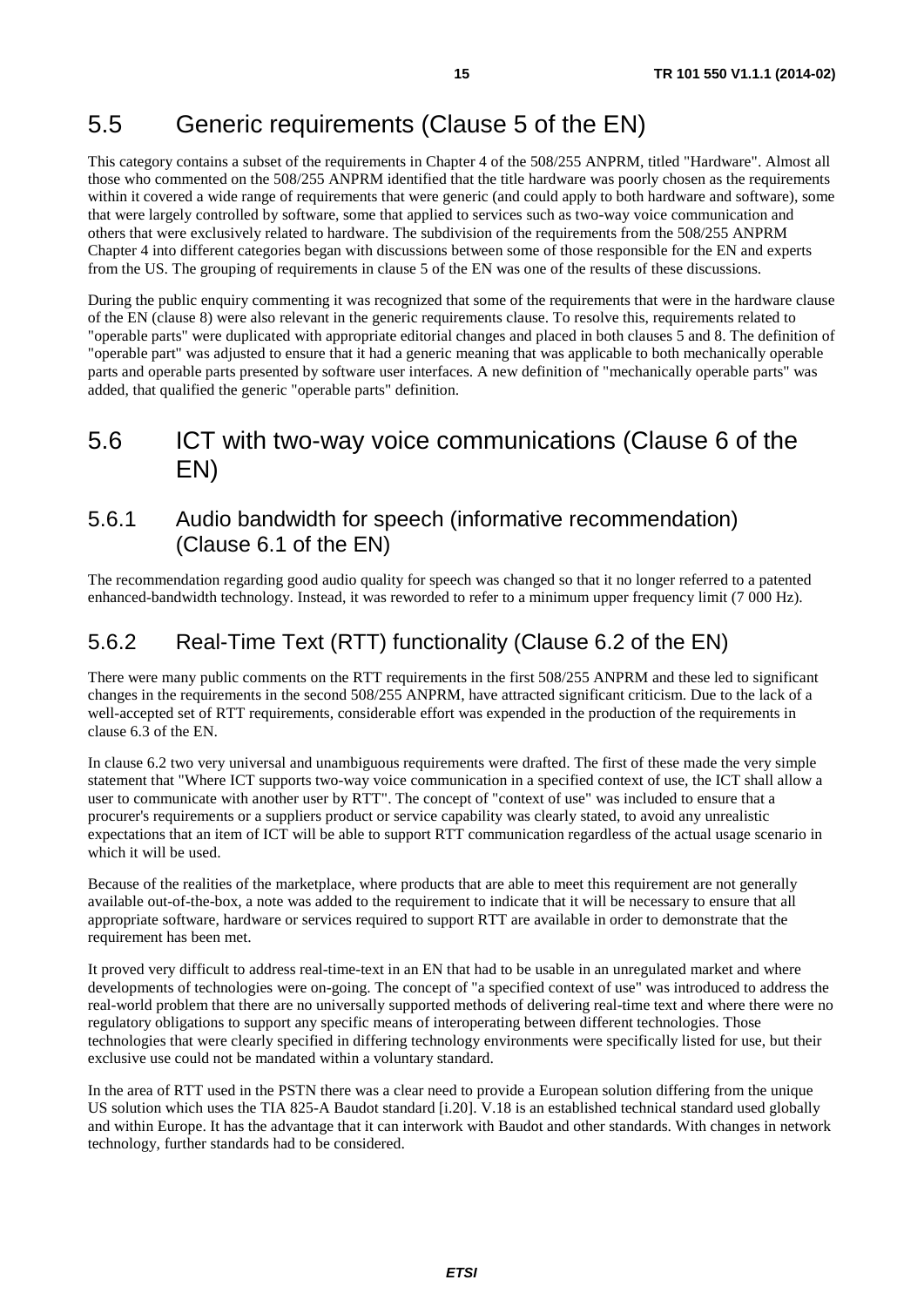- RTT interoperability between different proprietary networks that use open standards to interoperate with other networks supporting the same open standards;
- RTT networks that interoperate using the RTT interoperability standards defined by a common network technology that they employ (e.g. IP Multimedia Subsystem (IMS) using IMS Multimedia Telephony).

### <span id="page-15-0"></span>5.7 Video communication (Clause 6.6 of the EN)

The accessibility criteria for video communication were based upon Supplement 1 to Recommendations ITU-T H-Series "Application Profile - Sign Language and Lip-Reading Real Time Conversation Using Low Bit Rate Video Communication" [i.18].

### <span id="page-15-1"></span>5.8 Hardware (Clause 8 of the EN)

#### <span id="page-15-2"></span>5.8.1 Hardware products with speech output (Clause 8.2 of the EN)

The requirements and tests related to the provision of magnetic coupling to hearing aids in ETS 300 381 [i.6] were initially included in the EN, but these tests are lengthy and already well-known in the appropriate industry. In view of this, and in response to those who commented on drafts of the EN, the detailed tests have been replaced by a reference to these freely available ETSI source documents. This document will be known and in the possession of suppliers of products that fall under the scope of clause 8.2 of the EN.

ETS 300 381 [i.6] has been revised, as an outcome of the Mandate 376 activity, and published as two-part standard: ES 200 381-1 [i.4] and ES 200 381-2 [i.5]. The rationale for the development of this two-part standard is described in clause 7.1 of the present document. It is expected that suppliers who previously had ETS 300 381 [i.6] will now have these newly developed standards.

#### <span id="page-15-3"></span>5.8.2 Fixed-line devices (Clause 8.2.2.1 of the EN)

When specifying the requirements for the provision of magnetic coupling to hearing aids, for fixed-line devices it was found that the test methods were out of date. Arrangements were therefore made for ETS 300 381 [i.6] to be amended and new tests were inserted into the EN. The requirement now notes that fixed-line devices made to the American standard TIA-1083-A [i.21] will give similar results.

#### <span id="page-15-4"></span>5.8.3 Wireless communication devices (Clause 8.2.2.2 of the EN)

It was realized that ETS 300 381 [i.6] was not suitable for the measurement of mobile telephones. Once again, working with ETSI STQ, arrangements were made to amend ETS 300 381 [i.6] and it is now a two part standard that also applies to wireless devices.

The methods of measurement for wireless communication devices are different to those for wired devices; the mobile telephone industry used the American standard ANSI C63.19 (2011) [i.1] instead of TIA-1083-A [i.21]. The requirement therefore notes that wired devices made to the ANSI C63.19 (2011) [i.1] should give similar results.

### <span id="page-15-5"></span>5.8.4 Physical access to ICT (Clause 8.3 of the EN)

The recommendations for physical access to ICT were based on the Americans with Disabilities Act (ADA) [i.24] which is the default standard on which many other national and regional standards are based. The recommendations in EN 301 549 [i.3] are a subset of the ADA requirements that relate to those aspects of the design and installation of installed and free standing ICT, which are integral to the ICT, and for which the suppliers are responsible. A supplier cannot be responsible for aspects external to the ICT that are outside their control e.g. any obstructions that may be in the vicinity of the ICT after it has been installed, but they can give advice on how to install the ICT so that it is accessible. Many of the recommendations are designed to ensure that features of the ICT itself do not create barriers to accessibility. These recommendations have been written to include wording such as "obstruction which is integral to the ICT" when modifying an ADA requirement that makes general reference to obstructions.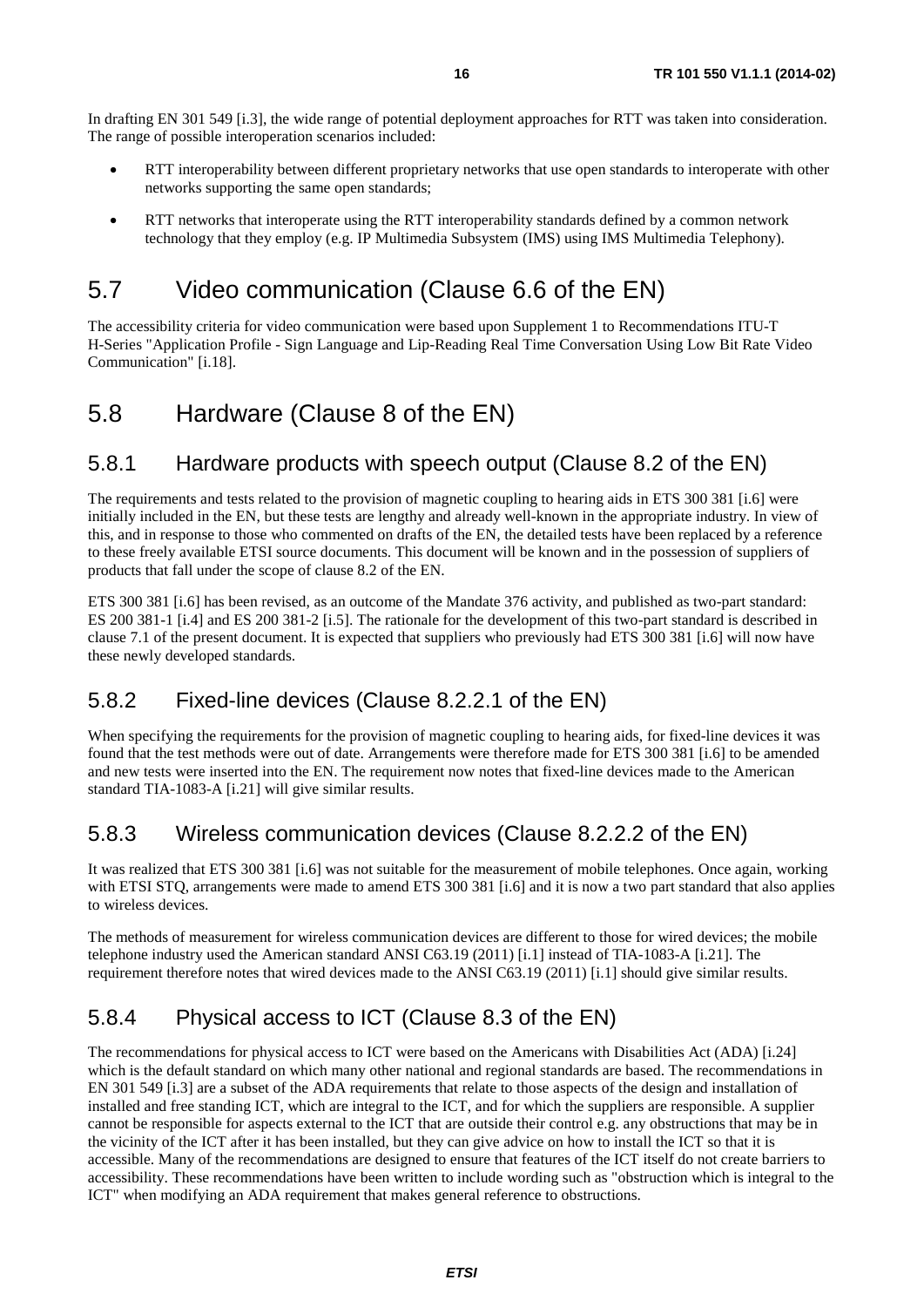During the public consultation phases, a number of comments were received proposing that EN 301 549 [i.3] should contain "exceptions" based upon those that have been accepted for some time in the US Section 508 of the US Rehabilitation Act. What was not generally appreciated by those commenting is the different nature of Section 508 and of EN 301 549 [i.3]. Section 508 is legislation that contains both the technical requirements and the policy requirements, including policy exclusions. EN 301 549 [i.3] is a technical standard, and as such only contains technical accessibility recommendations and requirements and cannot contain policy statements. When European procurement policy or legislation is drafted it will be necessary for those drafting it to consider similar exclusions to those already embedded in the comparable US legislation.

Within the EN, the following guidance note was added to clause 8.3 (Physical access to ICT) as a means of highlighting the issue:

"It may not be possible to apply all recommendations of 8.3 to all aspects of maintenance, repair, or occasional monitoring of equipment in all circumstances. Nevertheless, it is best practice to apply the recommendations in clause 8.3, where feasible and safe to do so."

This text draws attention to the potential issues in these domains, without giving policy advice. It will be the responsibility of the procuring authority, or potentially of some policy setting authority above the procuring authority, to decide the exact nature of their own exclusion statement.

As an additional, related, action, the text "repair or maintenance state where the ordinary set of input or output functions are not available" was added as an exclusion to the scope. This exclusion reflects the fact that in many cases during maintenance it will not be possible for input or output functions to be performed and hence the provision of accessible alternative input or output functionality will also not be possible."

The recommendations in clause 8.3 were originally requirements, as they are in the US Section 508 of the US Rehabilitation Act. In response to comments during the Public Enquiry process, a JWG comment resolution meeting agreed to retain the clause but turn all of the requirements into recommendations.

The primary rationale for this change of status was that it was claimed that there could be a conflict between legal obligations about the accessibility of public spaces in some European countries and the requirements that were written in clause 8.3. In any instances where such accessibility laws apply to installed and free-standing ICT design, a procuring authority who used the EN to place requirements on the design of the ICT could be requiring that the procured ICT contravenes local law.

The degree to which national or regional standards or laws cover all of the aspects of the physical design of the external design of ICT that is addressed by clause 8.3 is unknown. It is therefore not possible to establish when and to what extent any conflict with such standards and laws might occur in practice. For example, where a national law specified the height of the screen of a wall-mounted ICT, it would be perfectly possible to meet such a requirement by ensuring that the ICT was installed in such a way that the screen height met the law. In contrast, it would not be possible to guarantee that the screen height of a floor-standing ICT device would meet the standard, as that height would purely be a factor of the ICT design.

Until some alternative to clause 8.3 exists, it will not be possible to refer to any European standard when specifying the design of installed or freestanding ICT in Europe. A procurer could request the supplier to conform to the recommendations in clause 8.3, but European procurement directives would not allow a procurer to reject the offer from a supplier because their ICT failed to meet these recommendation. In this interim period, procurers will be totally dependent on what exists in any local laws and also on legal judgements of whether the obligations in the law are intended to apply to the design aspects of supplied ICT equipment.

The current expectation is that a future standard, to be created as part of the Mandate 420 [i.10] activity, will apply to those aspects of the design of ICT equipment addressed by clause 8.3. Currently Mandate 420 only makes reference to "any technology products and services used in intelligent buildings" It is assumed that this scope will now be extended to make it clear that the new standard will cover ICT products such as kiosks and self-service terminals that are subsequently purchased for introduction into such buildings. The current proposals are that the Mandate 420 activity will be based upon ISO 21542 [i.12].

Clause 8.3 specifies all dimensions in SI units, as is required in European standards. In addition, the equivalent measures in inches are included, in brackets, after the primary SI unit measure. Although there was a significant feeling that these equivalent measures should be removed, it was unclear what the practical benefit of doing so would be. In contrast, the practical benefit of retaining those equivalent measures were that:

the original measures from ADA 2010 were in inches;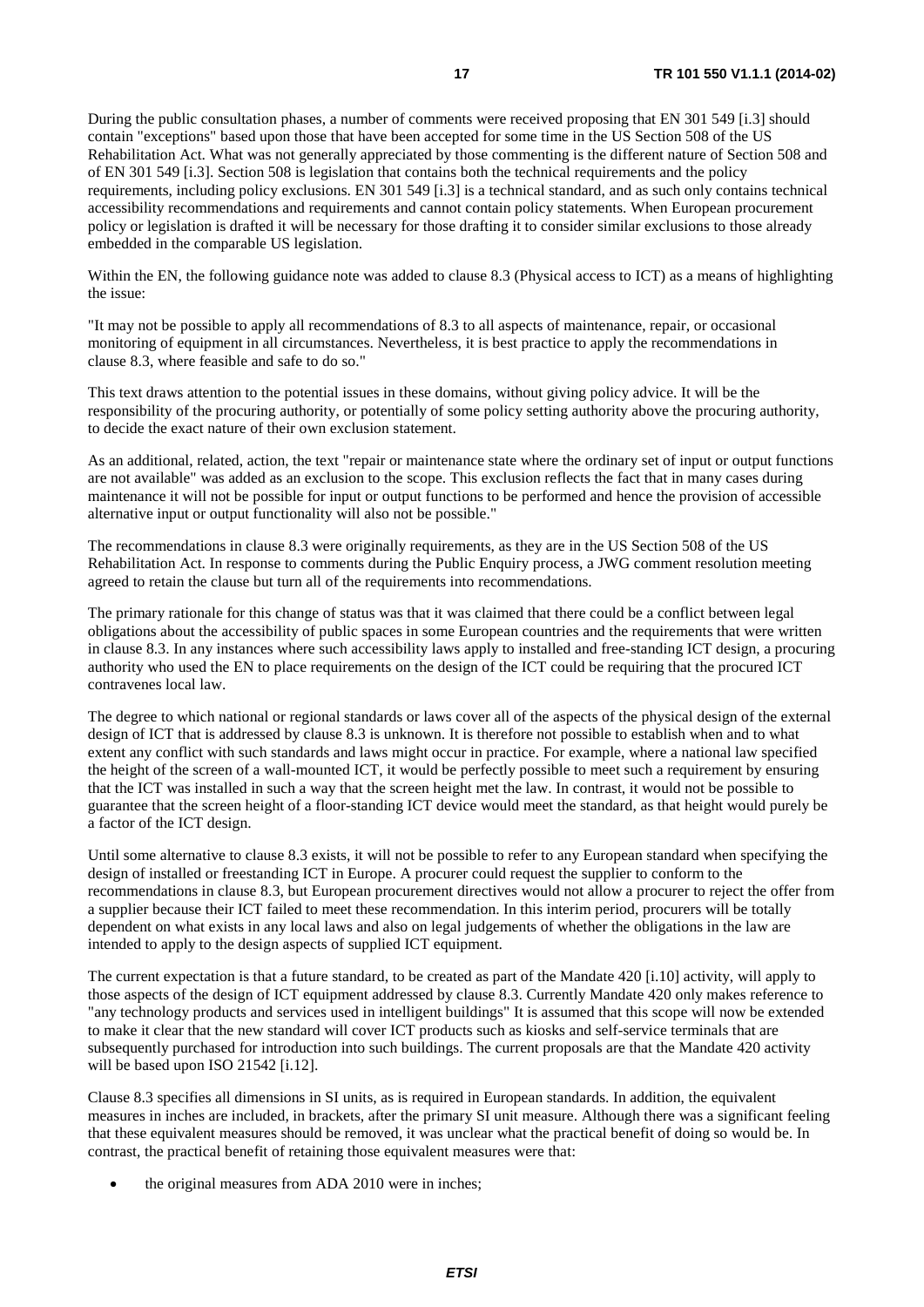- retaining these figures would make it obvious that an unusual looking value in SI units is equivalent to a simple measure in inches or fractions of inches;
- any supplier who was familiar with the original dimensions from Section 508 or ADA 2010 would instantly recognize the numbers with which they are already familiar.

It is clear that those writing standards for physical accessibility frequently choose simple rounded numbers in their native system of units. This becomes very apparent when values from the ADA are compared to values from ISO 21542 [i.12], on which any standard from Mandate 420 [i.10] is likely to be derived. In most cases, different values from these two standards appear to be related to how similar dimensions in both are rounded to simple numbers in mm or inches. Although claims are made that the more recently published ISO 21542 [i.12] presents superior dimensions to those from ADA 2010, all such claims were anecdotal and no concrete evidence of this has been found.

#### <span id="page-17-0"></span>5.8.5 Mechanically operable parts (Clause 8.4 of the EN)

A rearrangement and re-writing of requirements between clauses 8.4 and 5.5 enabled all the generic requirements related to operable parts to appear in the "Generic requirements" clause (5) and enabling those requirements that relate to the forces and means needed to operate mechanical operable parts to be put into the hardware clause (8). As stated in clause 5.5, this separation was clarified by having separate definitions for "operable part" and "mechanically operating part".

Despite a request to include them, hardware requirements related to physical key size and spacing were not included in clause 8.4 as figures that are available are primarily taken from sources describing desktop keyboards and such dimensions are totally inappropriate to apply to small hand-held devices like mobile telephones. On such devices, software algorithms can often compensate for potential multi-button presses that can occur when smaller keys are used.

An earlier draft of the EN (V.4) included a clause 8.4.1 Contrast that stated "Passively illuminated characters and symbols on the ICT, that label operable parts, shall contrast visually from background surfaces with a reflectance contrast ratio of at least 3:1." Extensive searches were made for standards that specify methods for testing contrast of characters on equipment under passive illumination conditions. There were also a number of enquiries to experts in the field.

Despite the existence of several standards for measuring contrast for actively illuminated displays, neither the searches nor the experts could identify standard measurement methods, or acceptable contrast measures for passive illumination conditions. Without any way of justifying a contrast ratio or a method by which it could be measured, a decision was reluctantly made to remove the contrast requirement (original 8.4.1).

If standards for testing reflective contrast, for colour contrast, and for accessible contrast values become available and accepted, a new contrast requirement could be added to later versions of EN 301 549 [i.3]. Clause 7.2.1 of the present document identifies the need for future research that can lead to the development of a new standard for reflective contrast.

Clause 8.4.2.2 specifies a force of 22,2N as the limit beyond which an alternative means of operating a mechanical part has to be provided. It is well recognized that this is a very large force and that it is unlikely to be encountered on many mechanically operable parts on ICT products. However, no alternative upper force limit could be found that would be generally applicable to the operation of mechanical parts on ICT. During the public enquiry comment resolution process the experts present all confirmed that there was no known alternative standardized force that could be used.

### <span id="page-17-1"></span>5.9 Web (Clause 9 of the EN)

The requirements of clause 9.2 include all of the Level A and Level AA Success Criteria from the W3C Web Content Accessibility Guidelines (WCAG 2.0) WCAG 2.0 [i.25]. Clause 9.3 contains the WCAG 2.0 conformance requirements

WCAG 2.0 [i.20] is included as an electronic attachment to the EN as a PDF file in annex A. This is the only method of inclusion of the entire contents of a copyrighted standard that is permitted under the ETSI Drafting Rules.

The use of a direct reference to a defined version of WCAG and the use of the electronic attachment ensures that the requirement will remain stable and will not change if there is an update to WCAG 2.0. ISO/IEC 40500:2012 [i.16] has identical content to WCAG 2.0 and is listed in the same reference in clause 2.1 of the EN.

It would be expected that if there are significant changes in WCAG 2.0, the change would be incorporated into a revised version of the EN that references the updated version of WCAG and includes an updated attachment.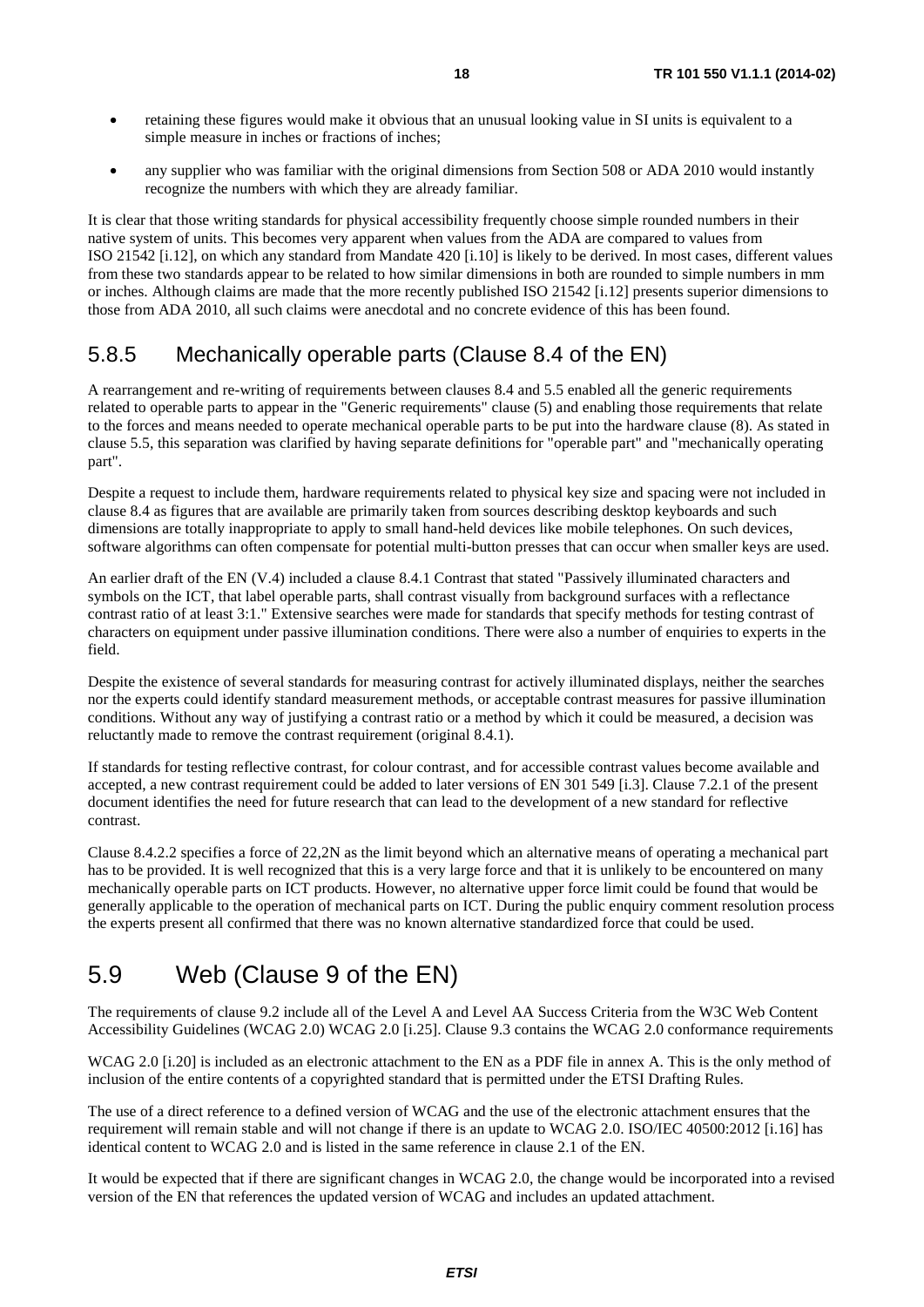Many drafts of the EN made a single requirement that "Web content shall, as a minimum, conform to Level A and Level AA Success Criteria as defined by the Conformance Requirements specified in WCAG 2.0." This way of referencing the WCAG 2.0 success criteria was criticized as it did not provide good support for reporting of compliance with individual success criteria. The final version of the EN has a separate requirement for each Level A and Level AA success criterion and also for the WCAG 2.0 conformance requirements, with matching tests in clauses C.9.2 and C.9. Although the new structuring makes it possible to separately reference individual WCAG 2.0 success, those using clause 9 will still need to pay attention to those cases where there are interrelationships between the WCAG 2.0 success criteria.

The most critical issue in the all of the WCAG 2.0 based requirements was to try to establish clear boundaries between clauses 9, 10 and 11. New scoping text was included at clause 9.1 to try to identify what was and was not within the scope of this clause. Similar wording was added to clauses 10.1 and 11.1 to complement and reinforce the boundaries between these clauses.

The majority of the requirements in clauses 9.2, 10.2 and 11.2 are almost identical, as they all reference the same WCAG 2.0 success criteria. The scoping text referred to above was added to try to minimize uncertainty and to make it easier to read and interpret the EN. Where, despite the scoping text, a user of the EN is uncertain whether clause 9, 10 or 11 is applicable and they make what an expert would consider the "wrong" choice, it is reassuring to know that it would be quite rare that this "wrong" choice would lead to an outcome that would seriously compromise the assessment of the accessibility of the ICT.

### <span id="page-18-0"></span>5.10 Non-web documents (Clause 10 of the EN)

Reflecting the changes that were proposed in the second 508/255 ANPRM [i.23], this requirement specifies the requirements for electronic content and documents by use of WCAG 2.0 [i.25]. Pre-publication drafts of EN 301 549 [i.3] referred to the same electronic attachment that is described in clause 5.9 of the present document, and identified how WCAG 2.0 could be applied to documents by means of proposed word replacements that the user of the EN would have to apply to each WCAG 2.0 success criterion. This approach was judged as placing too much burden on those using the EN and as having the potential to lead to fragmentation of how the word substitutions and other proposals would be applied. At a most basic level, the proposal in these drafts failed to include clearly written requirements that could be seen and used by both suppliers and procuring authorities.

One of the key objectives of Mandate 376 [i.9] was that there should be global harmonization of accessibility requirements with other major markets in which the majority of ICT suppliers operate. One of the most specific targets with which harmonisation was sought was the US Section 508 second ANPRM. The US Access Board, in their second ANPRM, proposed that the WCAG 2.0 Success Criteria and Conformance Requirements should be applied to "electronic documents and applications". The aim of these changes was to reduce complexity for both procurers and suppliers by converging on a commonly accepted, used and understood set of accessibility requirements. After some initial consideration of the WCAG 2.0-based approach, it was concluded that it was possible and advantageous to adopt a similar strategy.

With the Section 508 and Mandate 376 [i.9] teams both attempting to interpret the application of WCAG 2.0 to non-Web ICT, there was a significant risk that the potential harmonization would be compromised because of divergence in the way that these interpretations were made. Recognizing that risk, W3C proposed a new Task Force (WCAG2ICT)<http://www.w3.org/WAI/GL/WCAG2ICT-TF/> to encourage global harmonization, with particular concern that the needs of Section 508 and Mandate 376 would be met.

There was significant voluntary participation from members of the Mandate 376 experts in the work of the WCAG2ICT Task Force, including the provision of a co-chair of the activity. Overall, there was a high degree of convergence on understanding how WCAG 2.0 could be applied to non-Web ICT. In particular, the W3C WCAG2ICT Task Force (TF) finally accepted the principle behind the separation of clauses 9, 10 and 11 that had been established in earlier drafts of EN 301 549 [i.3]. This acceptance enabled the final updates to the EN to be made without requiring any substantial revision to the already well adopted and reviewed structure of the EN.

The programme of work and the timetable of the WCAG2ICT Task Force was planned in such a way that a final draft of the W3C Working Group Note [i.26] was published just in time to ensure that the Mandate 376 work could align with the final WCAG2ICT wording before the EN was finalized for Public Enquiry.

By default, the requirements in clauses 10 were aligned with the WCAG2ICT wording. Only small changes were made in a few places to incorporate internal cross-referencing within the EN to replace the external referencing to WCAG 2.0 that existed in the WCAG2ICT wording.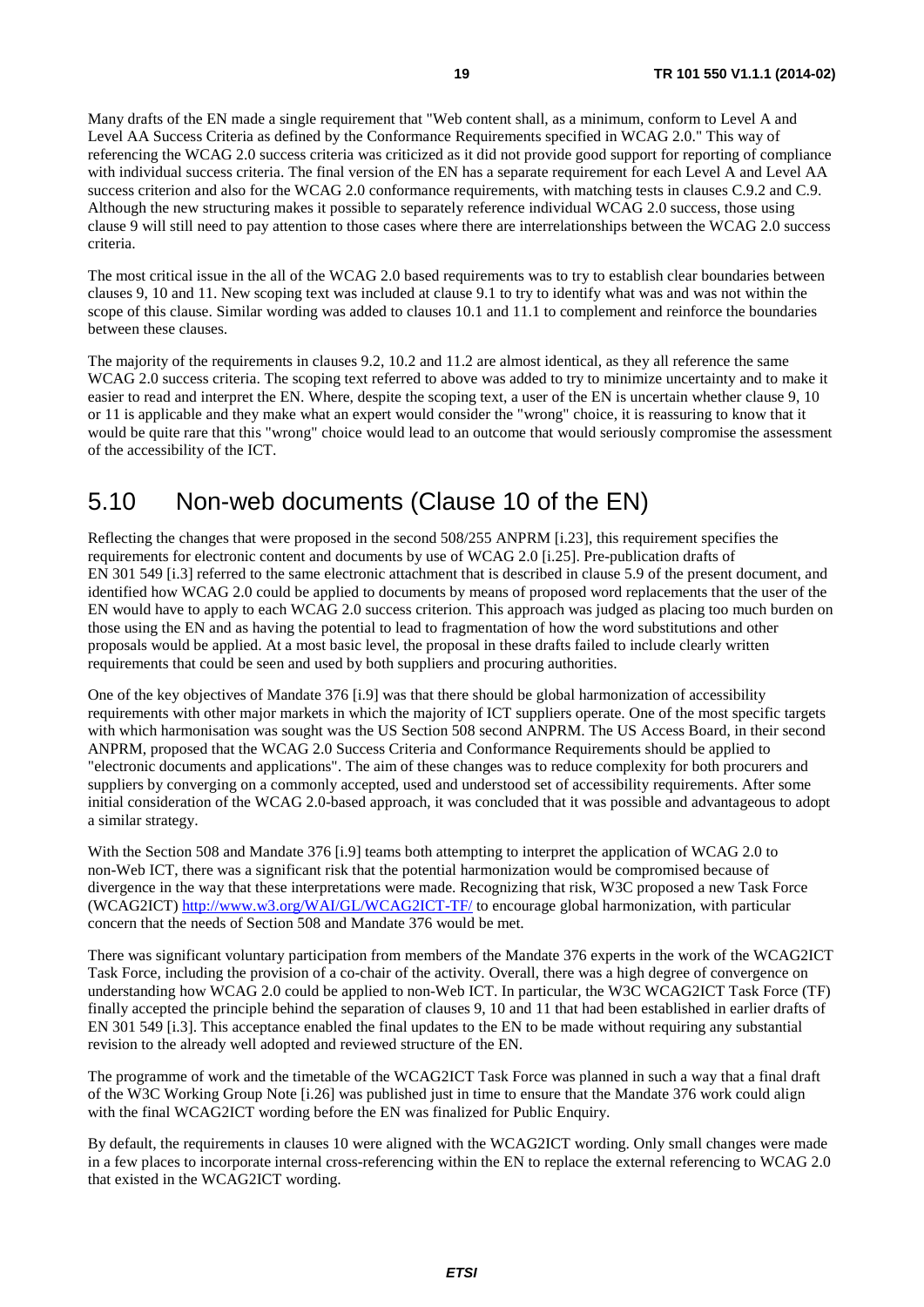The WCAG 2.0 based "Document success criteria" were initially incorporated by including the text of each success criterion that is applicable to non-Web documents in a single table. For each success criterion in table 1, there was a table cell that could contain "Applicability notes" to provide additional information that explained how the success criterion applied. An additional table (table 2) was included to show the changes that had been made to the wording of the original WCAG 2.0 success criteria in order to form the document success criteria. Some success criteria were judged not to be applicable to documents, these were identified as such in table 2 and omitted from table 1.

The approach described above was seen to suffer from two major limitations. It was not possible for someone using the EN to make conformance claims about any specific document-related requirement as none of the requirements were individually numbered. The other deficiency that was identified was that it was difficult to correlate rows in table 1 with rows in table 2 when trying to look for changes from WCAG 2.0.

To overcome both of the above difficulties, the non-web document requirements were listed in individual clauses, within clause 10.2, like every other requirement in the EN. There was a combination of:

- some initial scoping text "Where ICT is a non-web document";
- the requirement language "it shall satisfy the success criterion in Table 10.x;"
- a table, 10.x, that contained the relevant WCAG2ICT-agreed success criterion, together with some table notes.

The table notes contained notes that WCAG2ICT had agreed as part of the success criterion text, plus a description of the changes that had been made to the WCAG 2.0 success criterion (mainly by WCAG2ICT). This latter part of the note achieved what the original table 2 had done, and it kept all relevant information regarding the success criterion together in one place.

The WCAG2ICT Task Force identified what the WCAG 2.0 success criteria would mean if they were applied to non-Web ICT, but they did not try to mandate which success criteria should be applied to non-Web ICT. The decision to identify which success criteria should be applied to the different categories of non-Web ICT belonged exclusively to the team developing the EN and to the approval process within Mandate 376.

WCAG2ICT identified a number of WCAG 2.0 success criteria that were only applicable to a "set of documents" or a "set of software programs". These "problem" success criteria were the ones that were reliant on the WCAG 2.0 concept of a "set of web pages". After considerable discussion, a decision was made not to include these success criteria in clauses 10 and 11. The primary rationale was that the WCAG2ICT definition of "set of documents" or a "set of software programs" were so tightly written that very few collections of documents and almost no software would ever fall into those categories. In at least one case, Success Criterion 2.4.5 for documents, even if it is applied to a "set of documents" the result would almost always be a pass.

Although it could be seen as harmless to include these success criteria, anyone who has a collection of documents or software would have to spend significant time examining the members of that collection to identify whether they had a "set". In almost every case the answer would be "no" and in some of the very rare cases where the answer was "yes" the success criterion would almost always be met by default.

#### <span id="page-19-0"></span>5.11 Non-web software (Clause 11 of the EN)

#### <span id="page-19-1"></span>5.11.1 Software success criteria (Clause 11.2 of the EN)

An identical approach to that described in clause 5.10, with a parallel history of the evolution of that approach, has been adopted for requirements to be applied to software that provides a user interface. The non-web software success criteria-based requirements are included in clauses 11,2,1 and 11.2.2 of the EN.

Dealing with the software requirements of clause 11.2 was a particularly difficult task. Many of the WCAG2ICT requirements are not applicable when the software is closed to certain types of assistive technologies, as the WCAG 2.0 [i.25] success criteria on which they are based assume things like programmatic access to the functionality of the software. For this reason, many requirements in clause 11.2.1 have complex self-scoping text that clarifies when a requirement is not applicable to a certain kind of closed functionality (e.g. closed to keyboards and keyboard interfaces).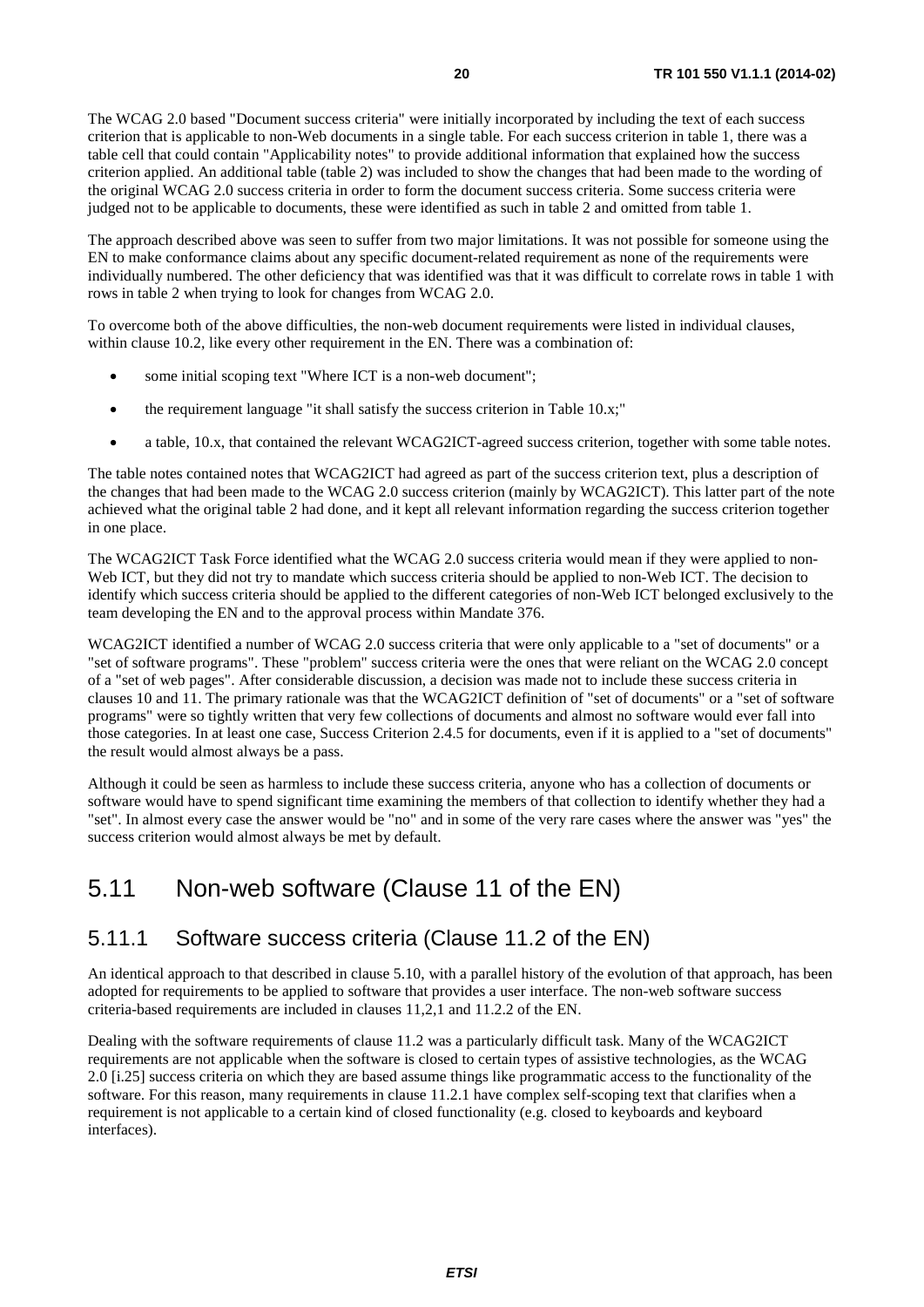Where a requirement in clause 11.2.1 is not applicable under certain types of closure of the software, a related clause in 11.2.2 provides advice on how the same user accessibility need can be met by other means (where such a solution exists). The clauses in 11.2.2 identify closed functionality requirements from clause 5.1 that address the same user accessibility need in a similar way when there is closed functionality. The requirements in clause 11.2.2:

- identify the closed functionality situation to which the requirement applies;
- specifies any closed functionality requirement, from clause 5.1, that should be applied instead.

#### <span id="page-20-0"></span>5.11.2 Interoperability with assistive technologies (Clause 11.3 of the EN)

The requirements for interoperability with assistive technologies largely mirror those in the second 508/255 ANPRM. There have been some modifications and additions that have been influenced by some of the thinking contained in ISO/IEC 13066-1:2011 [i.15]. One addition to the provisions of the second 508/255 ANPRM is a requirement that software that provides a user interface makes use of platform and other accessibility services. Another addition is to require software to allow assistive technologies to modify states, properties, values and text (which existed in both the first and the second 508/255 ANPRM).

#### <span id="page-20-1"></span>5.11.3 Authoring tools (Clause 11.6 of the EN)

The requirements relating to authoring tools in the second 508/255 ANPRM were taken as the initial basis for the requirements included in clause 11.6 of EN 301 549 [i.3]. There was some concern that these did not reflect later thinking taking place in the ATAG Working Group [http://www.w3.org/TR/ATAG20/.](http://www.w3.org/TR/ATAG20/) The requirements that were finally included were re-written taking both sources into account.

#### <span id="page-20-2"></span>5.12 ICT providing relay or emergency service access (Clause 13 of the EN)

Clause 13 of the EN includes accessibility requirements related to relay services and emergency services. Many of the requirements in the EN could be applicable to the accessibility of online services, with clause 9 being particularly relevant to the accessibility of all web-based services. For this reason, there was some uncertainty about why clause 13 was included to cover access to relay and emergency services.

Relay services can be an essential service to allow persons with disabilities to make use of mainstream communication services such as voice telephony. Relay services are therefore not a stand-alone service in the same way as e-health services but an enabling service for users to make use of communications and online services.

Access to emergency services was included as persons with disabilities may need to access emergency services and/or be contacted by emergency services using a means of communication not widely used by the majority of the population. It is therefore important to ensure that ICT does not create any barriers that prevent users from having two-way communication with emergency services using the means of communication that is appropriate to their needs.

### <span id="page-20-3"></span>5.13 Annex B

Annex B contains a table, table B.2 that provides a mapping between the requirements of clauses 5 to 13 and the functional performance statements of clause 4. This mapping is described in more detail in clause 5.4.2. In previous drafts of the EN, there were two separate tables in Annex B, one which mapped the requirements 0f clauses 5 to 8 and 12 to 13 to the functional performance statements and another that showed the mapping between the WCAG 2.0-based requirements of clauses 9 to 11and the functional performance statements. The revision of clauses 9 to 11 to provide each requirement in a separate clause, to match the pattern in the rest of the EN, allowed the two tables to be merged into a single table covering all requirements.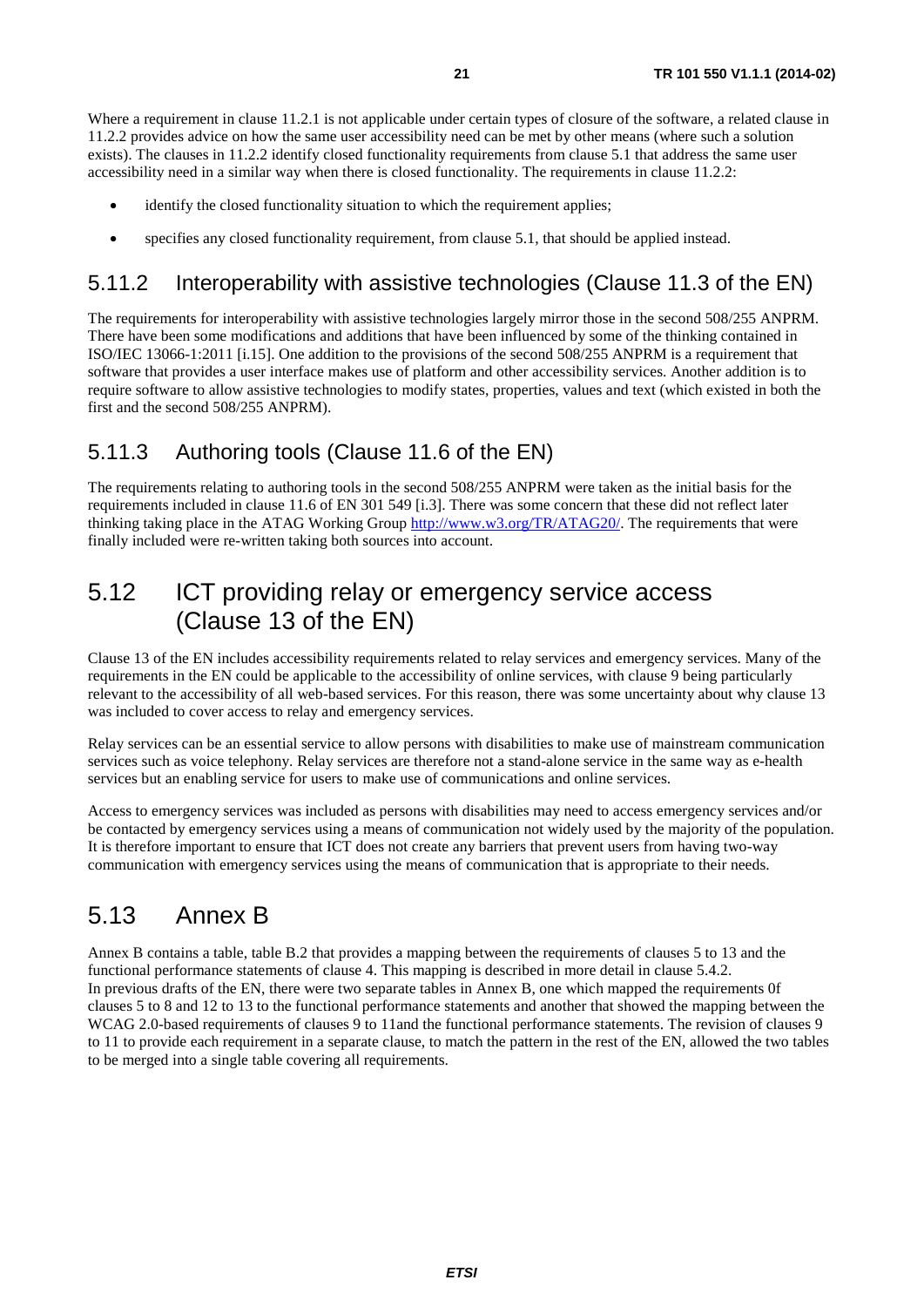#### <span id="page-21-0"></span>5.14 Annex C

Annex C contains the tests for all of the requirements in clauses 5 to 13 of the EN. In the final draft of the EN significant effort went into reviewing and improving clause C.1, the introduction. The new text included information that could help the reader of the EN to understand:

- how accessibility may need to be evaluated on a combination of items of items of ICT that interoperate together to provide the services of the ICT to the user;
- that the EN does not prioritize one requirement over another and that any prioritization would be the responsibility of the user of the EN or of the procurer;
- advice on how compliance to the EN should be reported.

Clause C.1 indicates that it is frequently not possible to test every aspect of the user interface of very complex ICT and that, in those circumstances, sampling is a frequently used approach to judge how well the ICT complies with the requirements. The EN goes on to indicate that evaluation sampling techniques are context specific and that no specific techniques can be recommended. Clause 6.3 of the present document discusses the initial expectations about how selective testing techniques might have been addressed in the EN.

### <span id="page-21-1"></span>6 Documents used for the development of test procedures

#### <span id="page-21-2"></span>6.1 Simple tests based on inspection or testing

Simple tests were generally derived in a logical manner from the words of the requirement and set out in Annex C of the EN. In a number of cases it was not found possible to specify completely objective tests, particularly in cases where human judgement is required to determine the result. Such a test can only be performed subjectively.

### <span id="page-21-3"></span>6.2 Tests with processes defined in other standards

There were some requirements found where it was not found possible to reproduce the test procedures in the EN mainly due to the length of the documentation resulting from the complexity of the test procedure, for example the test for magnetic coupling with hearing devices required by clauses 8.2.2.1 and 8.2.2.2 of the EN. The tests set out in clauses C.8.2.2.1 and C.8.2.2.2 require a check that the product meets both ES 300 381-1 [i.4] and ES 300 381-2 [i.5].

### <span id="page-21-4"></span>6.3 Selective testing

When testing ICT, and in particular software applications, there can be many instances of a particular user interface feature. For example, a user interface could contain many hundreds or even thousands of text fields. The only way to guarantee total compliance with the requirements of the EN would be to test every single text field, but this would be costly, time-consuming and, without an automated test system, almost impossible to achieve.

In drafting the requirements consideration has been given to avoiding reference to the testing of "each" instance of a user interface element if it is expected that there could be a large number. Instead, the wording of the tests would make it possible to pass the test by testing a suitable sample of the total number of a particular user interface element.

It would be valuable to have guidance for testers on how to sample the number of instances to test. In the Web domain, a methodology for evaluating the conformance of websites to WCAG 2.0 [i.25] is under development by the W3C and is available at: [http://www.w3.org/TR/WCAG-EM/.](http://www.w3.org/TR/WCAG-EM/) It was hoped that this might offer suitable advice that could be used in the EN, but at the time of publication the work is not yet mature and its scope is too narrow to be able to be adopted and adapted for use as a general testing methodology in the EN. The ideal place in which to document advice on testing would be in a report that could be regularly updated as techniques for selective evaluation are developed. This advice could then be made available to testers by means of the interactive toolkit being developed as part of the Mandate 376 work.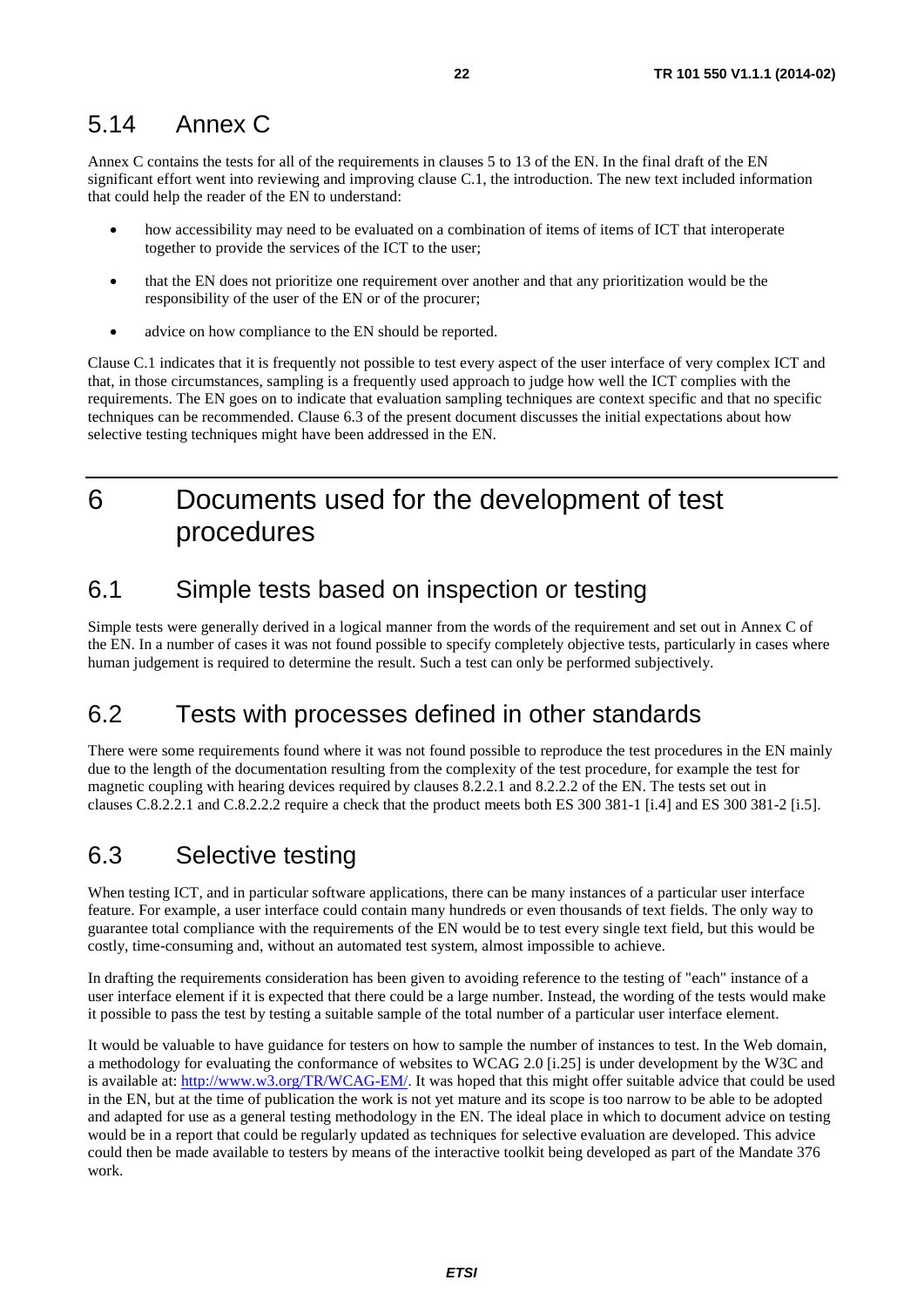### <span id="page-22-0"></span>7 New tests and evaluation methods

#### <span id="page-22-1"></span>7.1 New tests

As noted in clause 5.8.3 a revision of the ETS 300 381 [i.6] was found to be needed for several reasons. The test methods of handsets and earphones had changed since the creation of the initial ETS in December 1994 and the types of telephone that are required to be covered by this revised ES have evolved and some more recent types are missing.

The STF therefore took steps to arrange for this revision to be made in ETSI STQ and one of the team was rapporteur for this work.

As noted in clause 5.8.4 it was also found that there were no existing methods for testing mobile telephones. Once again steps were taken to arrange for work to be done in ETSI STQ to write such a standard with one of the team as rapporteur for the work.

These revisions resulted in a new two part document replacing ETS 300 381 [i.6] which has now been published as ES 200 381-1 [i.4] and ES 200 381-2 [i.5].

### <span id="page-22-2"></span>7.2 Further research

#### <span id="page-22-3"></span>7.2.1 Contrast

As noted in clause 5.8.5, an early draft of EN 301 549 [i.3] contained a clause "8.4.1 Contrast" that stated "Passively illuminated characters and symbols on the ICT, that label operable parts, shall contrast visually from background surfaces with a reflectance contrast ratio of at least 3:1."

Extensive searches were made for standards that specify methods for testing contrast of characters on equipment under passive illumination conditions. There were also a number of enquiries to experts in the field.

Despite the existence of several standards for measuring contrast for actively illuminated displays, neither the searches nor the experts could identify standard measurement methods, or acceptable contrast measures for passive illumination conditions. Without any way of justifying a contrast ratio or a method by which it could be measured, a decision was reluctantly made to remove the contrast requirement (original 8.4.1).

This is an area where further research is needed, and representations will be made to the ISO that a new standard is required. If in the future, standards for testing reflective contrast and colour contrast, and for accessible contrast values are available and accepted, a new contrast requirement could be added to later versions of EN 301 549 [i.3].

#### <span id="page-22-4"></span>7.2.2 Anthropometry

A comment made on an earlier draft of the EN pointed out that in the section on physical access it concentrated solely on the dimensions of ICT necessary to provide accessibility for users in wheelchairs, and did not consider provisions necessary for users on crutches or 4-wheeled frames (rollators) and for short people or persons with reduced dimensions of or reduced motion range of upper limbs e.g. shoulder, elbow, wrist, upper arm, forearm or arms.

Such users, even though not in a wheelchair, could still have difficulty in accessing some user controls. It was suggested that the EN should contain requirements ensuring the full accessibility of the ICT to such users.

To make provision for such users would require further research to collect the anthropometric data applicable to them and to determine the possible effect of such data on the requirements in the EN.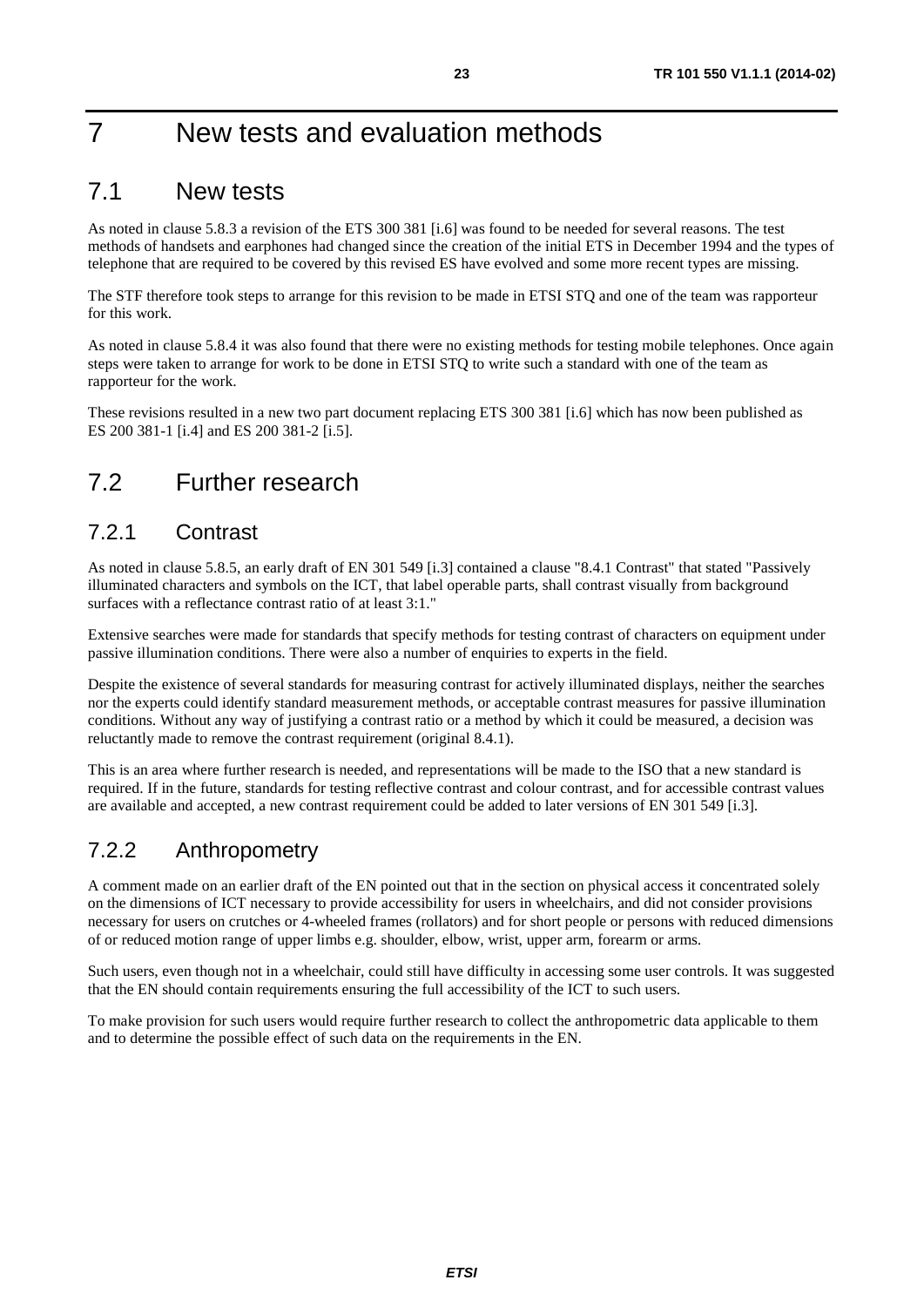#### <span id="page-23-0"></span>7.2.3 Usage with limited cognition

Another area requiring further research is the definition of testable requirements that provide adequate support for the wide range of user needs related to limited cognition. The functional performance statement describing the relevant user needs is set out in clause 4.2.10 of EN 301 549 [i.3]. Tables B.1 and B.2 of annex B of that EN, identify a number of requirements that provide partial support for limited cognition, such as speech output as a means to reinforce reading written text, captions and audio descriptions to enhance the understanding of media, consistent navigation mechanisms, consistent identification of user interface elements, error identification and suggestions.

The list of supporting requirements referred to above is not exhaustive and it is clear that further research is needed to understand the specific requirements that bring the maximum benefits to users with limited cognition.

#### <span id="page-23-1"></span>7.2.4 Real-time text correctness

During the writing of the EN, a proposal was made to adopt a measure of Real-Time Text correctness based on character error rates, taken from Recommendation ITU-T F.700 [i.27] "Framework Recommendation for multimedia services", and Recommendation ITU-T F.703 [i.28] "Multimedia Conversational Services". Unfortunately, this was not considered a sufficiently clearly specified solution.

The above Recommendations relate RTT quality to an audio quality classification that is only described as applicable to specific audio codecs and is not related to quality degradation appearing from network transmission quality and level of robustness of audio codecs. In addition, it is not entirely clear how the quoted 0,2 % error rate would be measured.

It has not been possible to identify a quality measure for real-time text communication that adequately reflects the user perception of real-time text correctness. Therefore, until such a measure has been developed it is not considered advisable to recommend a test. Developing such a quality measure would be an important subject for further research and standardization.

#### <span id="page-23-2"></span>7.2.5 The physical design of installed and free-standing ICT

Given the conversion of the requirements in clause 8.3 of the EN to recommendations, there is an urgent need to ensure that specific requirements in this area are rapidly developed to fill the potential vacuum created by this change. Although the laws regarding the accessibility of public spaces may provide some protection against the procurement of inaccessible ICT in some countries, there is currently no overall European standards or laws that fully cover the aspects addressed in clause 8.3 of the EN.

It is hoped that the work being undertaken within Mandate 420 [i.10] can fill this void as soon as possible.